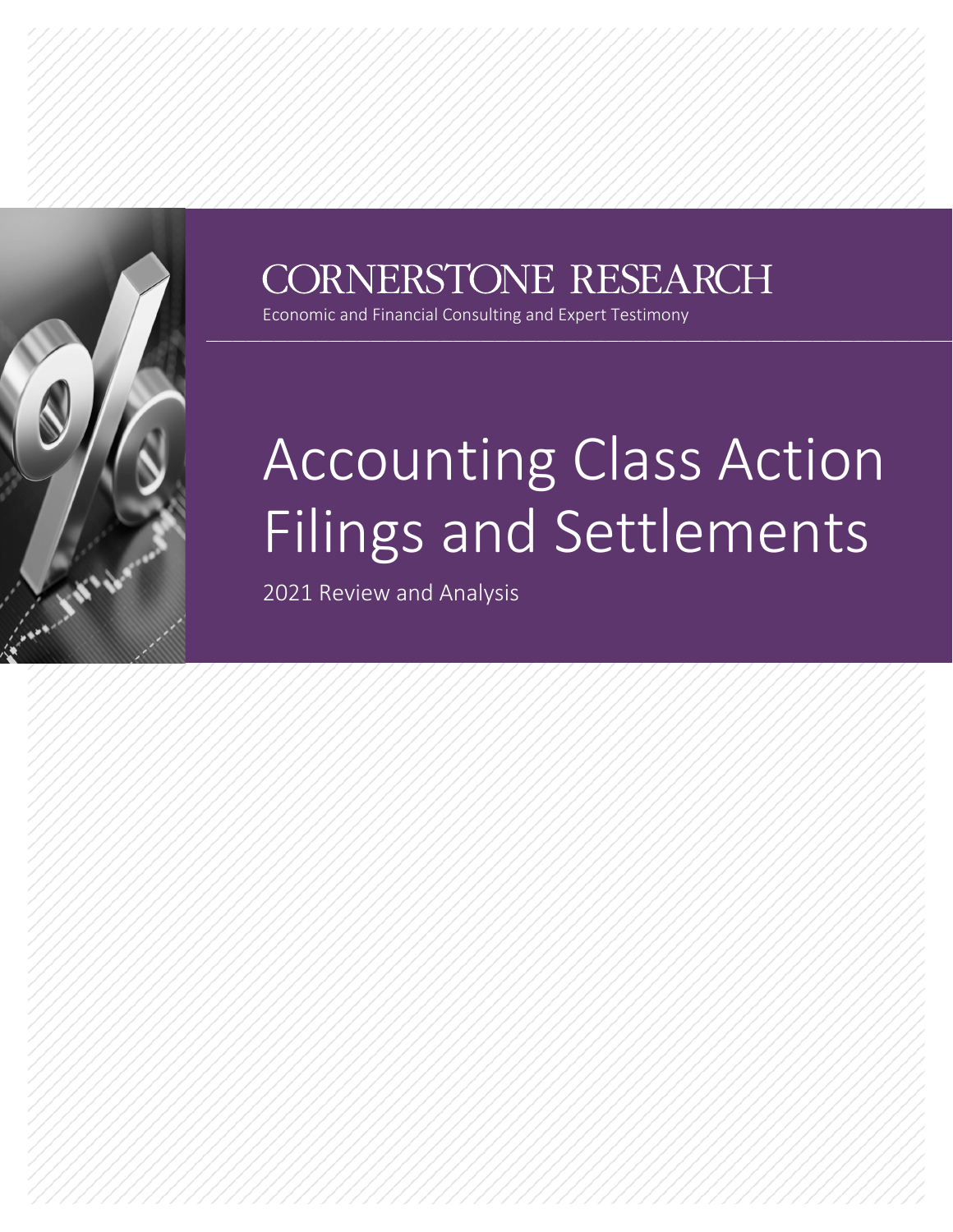## Table of Contents

| Executive Summary                                                                | 1  |
|----------------------------------------------------------------------------------|----|
| Filings                                                                          |    |
| <b>Accounting Case Filings</b>                                                   | 2  |
| Spotlight: Accounting Cases Involving SPACs                                      | 3  |
| Semiannual Accounting Case Filings                                               | 4  |
| Accounting Case Filing Lag                                                       | 5  |
| Accounting Case Filings and Market Capitalization Losses                         | 6  |
| Status of Accounting Case Filings                                                | 7  |
| Timing of Dismissals of Accounting Case Filings                                  | 8  |
| Settlements                                                                      | 9  |
| Number of Accounting Case Settlements                                            | 9  |
| Accounting Case Settlement Value                                                 | 10 |
| Firm Size                                                                        | 11 |
| Accounting Case Filings by Firm Size                                             | 11 |
| Accounting Case Settlements by Firm Size                                         | 12 |
| Industry                                                                         | 13 |
| Accounting Case Filings by Industry                                              | 13 |
| Accounting Case Settlements by Industry                                          | 14 |
| Restatements                                                                     | 15 |
| Accounting Case Filings Involving Restatements                                   | 15 |
| Accounting Case Settlements Involving Restatements                               | 16 |
| Internal Control Weaknesses                                                      | 17 |
| Accounting Case Filings Involving Allegations of Internal Control Weaknesses     | 17 |
| Accounting Case Settlements Involving Allegations of Internal Control Weaknesses | 18 |
| Factors Affecting Settlements of Cases Involving GAAP Allegations                | 19 |
| Median "Simplified Tiered Damages"                                               | 19 |
| Median Settlement Amounts                                                        | 20 |
| Median Settlements as a Percentage of "Simplified Tiered Damages"                | 21 |
| Appendices                                                                       | 22 |
| Research Sample                                                                  | 26 |
| Endnotes                                                                         | 26 |
| About the Authors                                                                | 27 |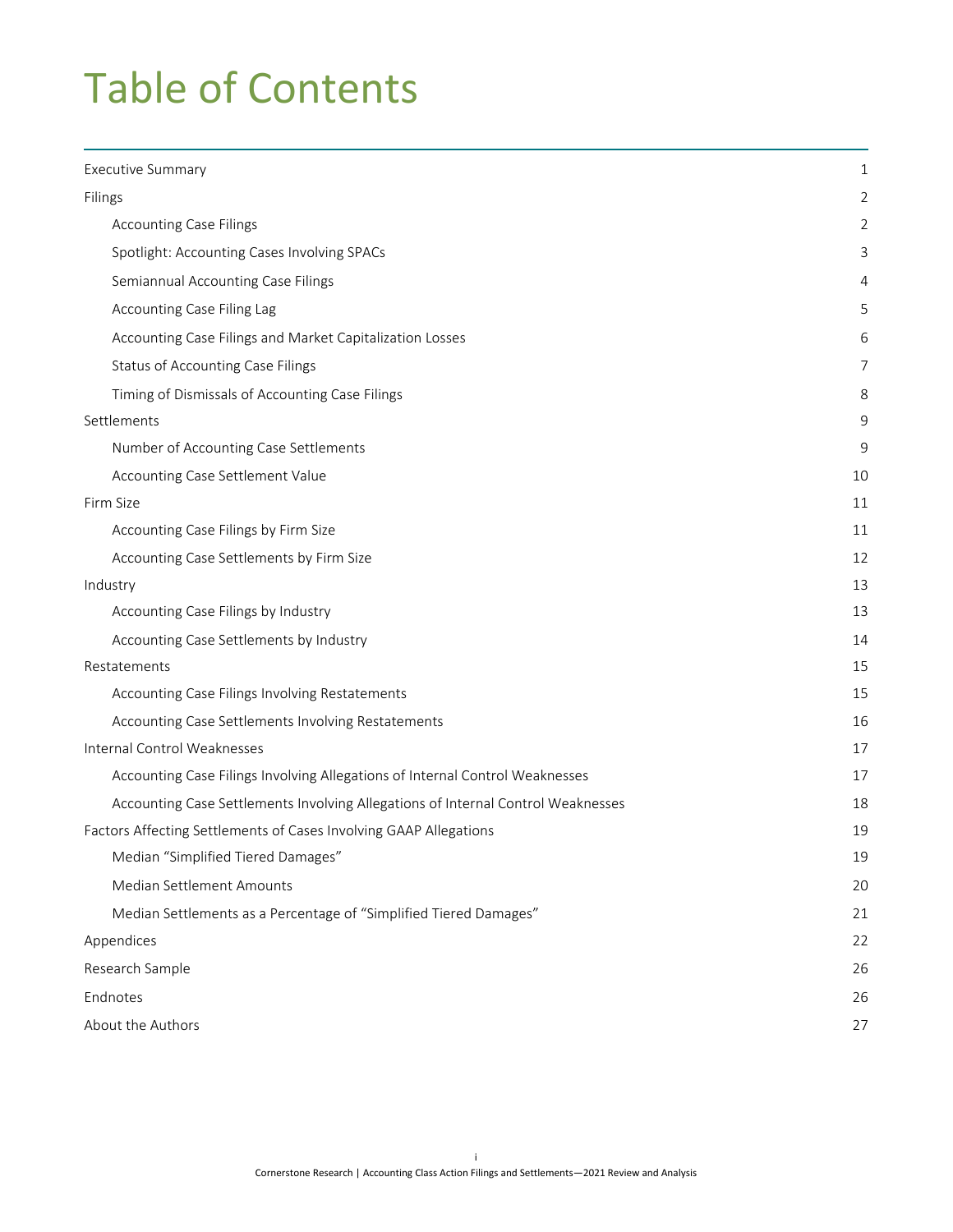## Table of Figures

| Figure 1: Filings and Settlements Summary Statistics                                                  | 1  |
|-------------------------------------------------------------------------------------------------------|----|
| Figure 2: Accounting Case Filings as a Percentage of Total Filings                                    |    |
| Figure 3: Semiannual Accounting Case Filings                                                          |    |
| Figure 4: Accounting Case Filings and Annual Median Lag between Class Period End Date and Filing Date | 5  |
| Figure 5: Accounting Case Filings and Disclosure Dollar Loss Index® (DDL Index®)                      |    |
| Figure 6: Status of Accounting Case Filings by Year                                                   | 7  |
| Figure 7: Percentage of Accounting Case Filings Dismissed within Three Years of Filing Date           | 8  |
| Figure 8: Accounting Case Settlements as a Percentage of Total Settlements                            | 9  |
| Figure 9: Accounting Case Settlement Dollars as a Percentage of Total Settlement Dollars              | 10 |
| Figure 10: Accounting Case Filings and Median Market Capitalization of Issuer Defendants              | 11 |
| Figure 11: Accounting Case Settlements and Median Market Capitalization of Issuer Defendants          | 12 |
| Figure 12: Percentage of the Total Number of Accounting Case Filings by Industry                      | 13 |
| Figure 13: Percentage of the Total Number of Accounting Case Settlements by Industry                  | 14 |
| Figure 14: Accounting Case Filings Involving Restatements                                             | 15 |
| Figure 15: Accounting Case Settlements Involving Restatements                                         | 16 |
| Figure 16: Accounting Case Filings Involving Allegations of Internal Control Weaknesses               | 17 |
| Figure 17: Accounting Case Settlements Involving Allegations of Internal Control Weaknesses           | 18 |
| Figure 18: Median "Simplified Tiered Damages" for Settled Cases by Case Type                          | 19 |
| Figure 19: Median Settlement Amounts by Case Type                                                     | 20 |
| Figure 20: Median Settlements as a Percentage of "Simplified Tiered Damages" by Case Type             | 21 |
| Appendix 1: Total Accounting Case Filings (Core and M&A) as a Percentage of Total Filings             | 22 |
| Appendix 2: Accounting Case Filings and Exchange                                                      | 22 |
| Appendix 3: Accounting Case Filings by Industry                                                       | 23 |
| Appendix 4: Accounting Case Filings by Circuit                                                        | 23 |
| Appendix 5: Accounting Case Settlements and Exchange                                                  | 24 |
| Appendix 6: Accounting Case Settlements by Industry                                                   | 24 |
| Appendix 7: Accounting Case Settlements by Circuit                                                    | 25 |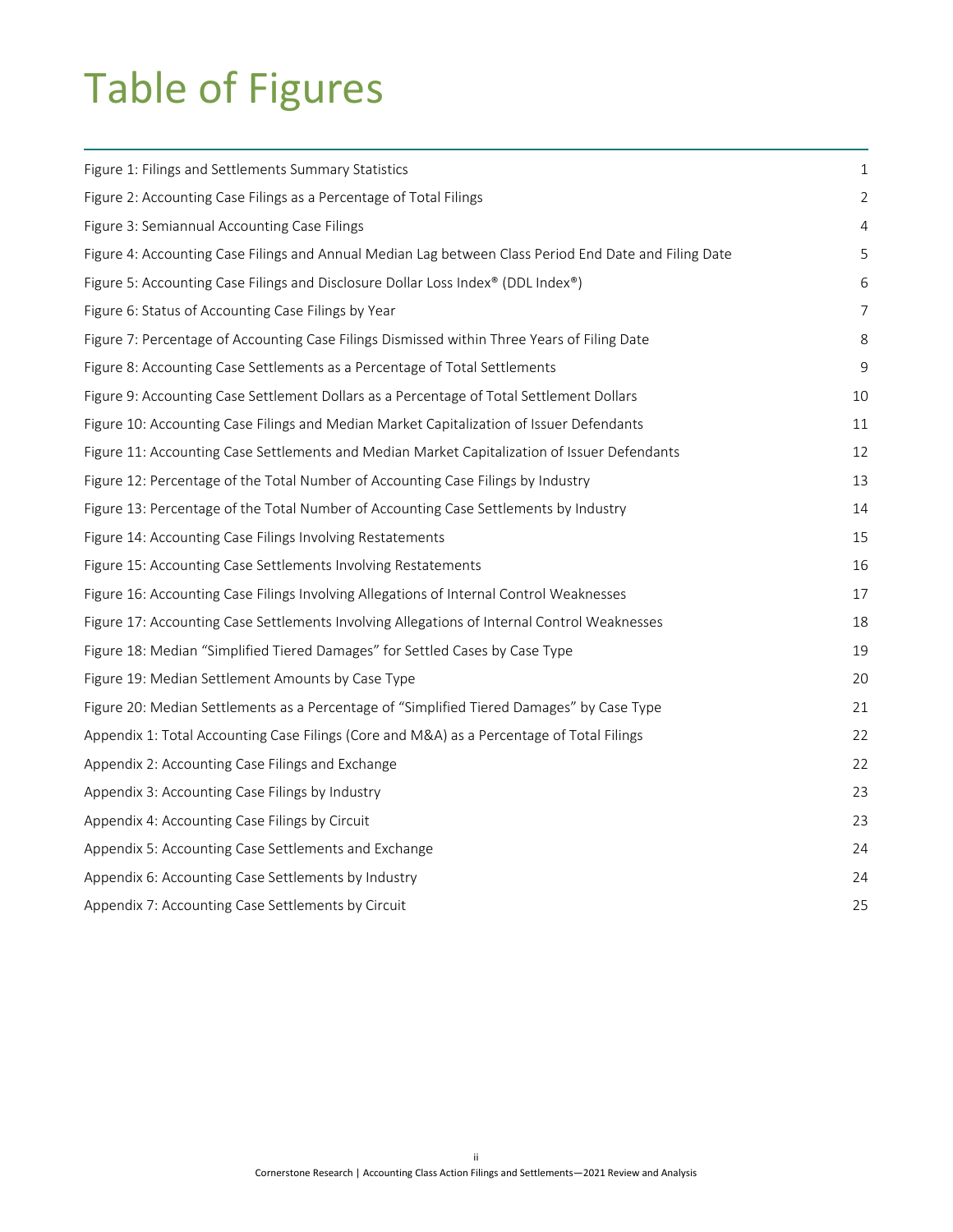## <span id="page-3-0"></span>Executive Summary

Reversing a three-year trend, the number of securities class action filings involving accounting allegations dropped in 2021. Filings referencing financial statement restatements and/or allegations of internal control weaknesses declined to the lowest level in 10 years.

In addition, the total value of all accounting case settlements fell to the lowest level over the last decade, reflecting both a drop in the number of settlements as well as a decline in settlement size.

- There were 46 securities class action filings involving accounting allegations (accounting case filings) during 2021, well below the historical average of 61 and the second-lowest level in the last [1](#page-28-2)0 years.<sup>1</sup> (page [2\)](#page-4-1)
- Approximately 20% of accounting case filings in 2021 involved special purpose acquisition companies (SPACs). (page [3\)](#page-5-0)
- Allegations related to improper revenue recognition were included in 41% of 2021 accounting case filings, an increase of 11% compared to 2020. (page [2\)](#page-4-1)
- While market capitalization losses for accounting case filings dropped, the trend of accounting case filings against larger defendant firms continued. (pag[e 6\)](#page-8-0)
- There were 33 accounting case settlements in 2021, compared to an average of 43 during 2012–2020. (page [9\)](#page-11-1)
- The total value of all accounting case settlements dropped sharply from \$3.7 billion in 2020 to \$755 million in 2021. (pag[e 10\)](#page-12-0)
- Contributing to the decline in total settlement value, there was only one accounting case mega settlement (a settlement greater than or equal to \$100 million) during 2021. (page [10\)](#page-12-0)
- Despite the decrease in the size of settlements during 2021, the firms involved as issuer defendants were larger, as measured by both market capitalization and total assets. (page [12\)](#page-14-0)

|                                    |          | <b>Accounting Cases</b> |           | <b>Non-Accounting Cases</b> |
|------------------------------------|----------|-------------------------|-----------|-----------------------------|
|                                    | 2020     | 2021                    | 2020      | 2021                        |
| <b>Filings Summary</b>             |          |                         |           |                             |
| <b>Total Number of Filings</b>     | 70       | 46                      | 154       | 146                         |
| Total Disclosure Dollar Loss (DDL) | \$70,947 | \$29,394                | \$184,846 | \$230,510                   |
| <b>Settlements Summary</b>         |          |                         |           |                             |
| Number of Settlements              | 38       | 33                      | 39        | 54                          |
| <b>Total Settlement Value</b>      | \$3,712  | \$755                   | \$683     | 51,033                      |
| <b>Median Settlement</b>           | \$11.3   | \$7.5                   | \$10.6    | \$8.4                       |
| Average Settlement                 | \$97.7   | \$22.9                  | \$17.5    | \$19.1                      |

#### <span id="page-3-1"></span>Figure 1: Filings and Settlements Summary Statistics

(Dollars in millions)

Note: Dollar values are adjusted for inflation; 2021 dollar equivalent figures are presented.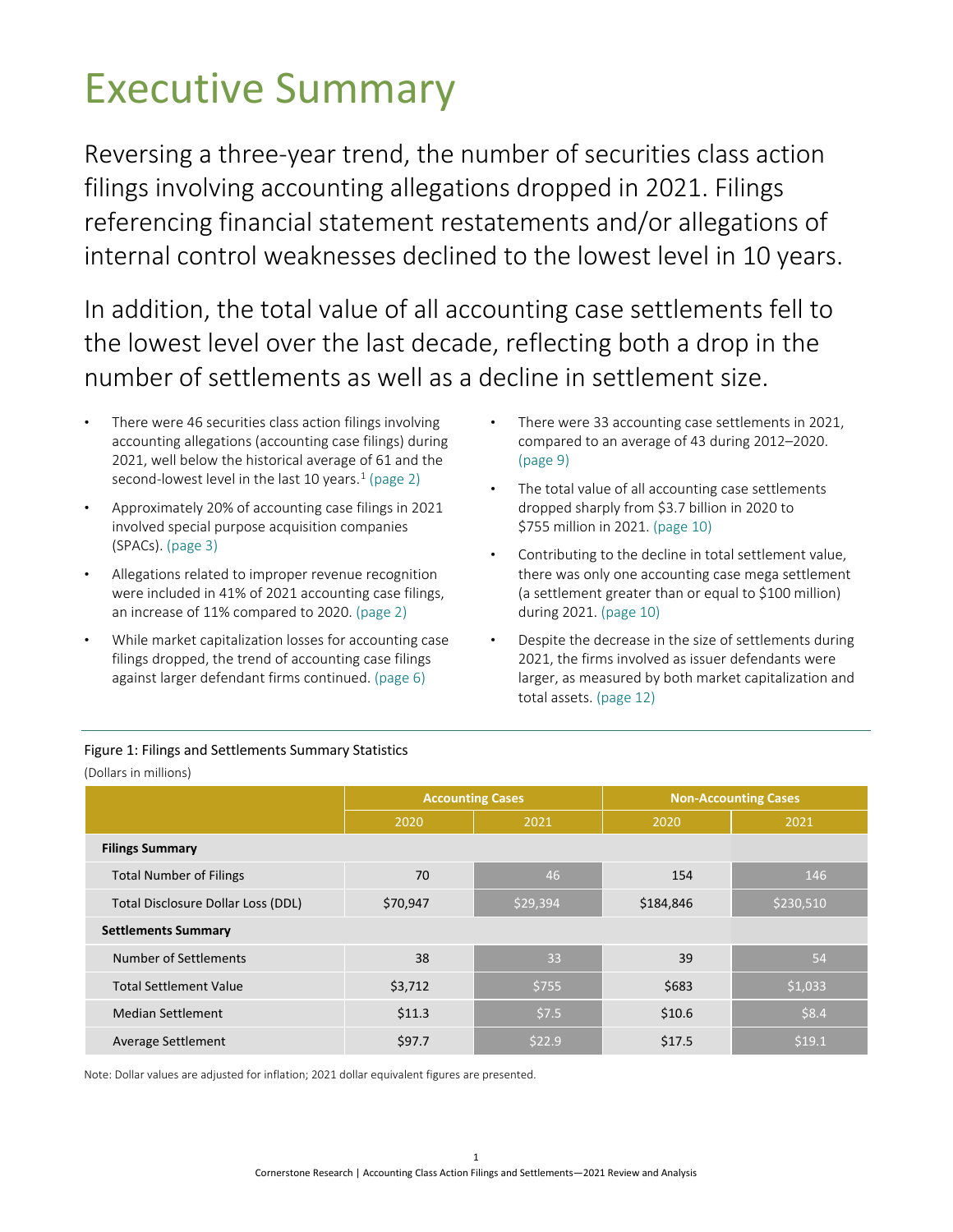## <span id="page-4-0"></span>Filings

## <span id="page-4-1"></span>Accounting Case Filings

This report focuses on federal securities class action filings containing Rule 10b-5, Section 11, or Section 12(a) claims, referred to as "core" filings.<sup>2</sup>

- Accounting case filings decreased by 34% from the 2020 filings level, the largest drop over the last 10 years.
- The number of accounting case filings in 2021 was 25% lower than the 2012–2020 average.
- Approximately 37% of accounting case filings in 2021 referenced one or more reports published by short<br>sellers <sup>3</sup> sellers.<sup>3</sup>

#### *The total number of accounting case filings fell to its lowest level since 2012.*

In 2021, 41% of accounting case filings involved allegations of improper revenue recognition compared to 37% in 2020 and 19% in 2019.

<span id="page-4-2"></span>

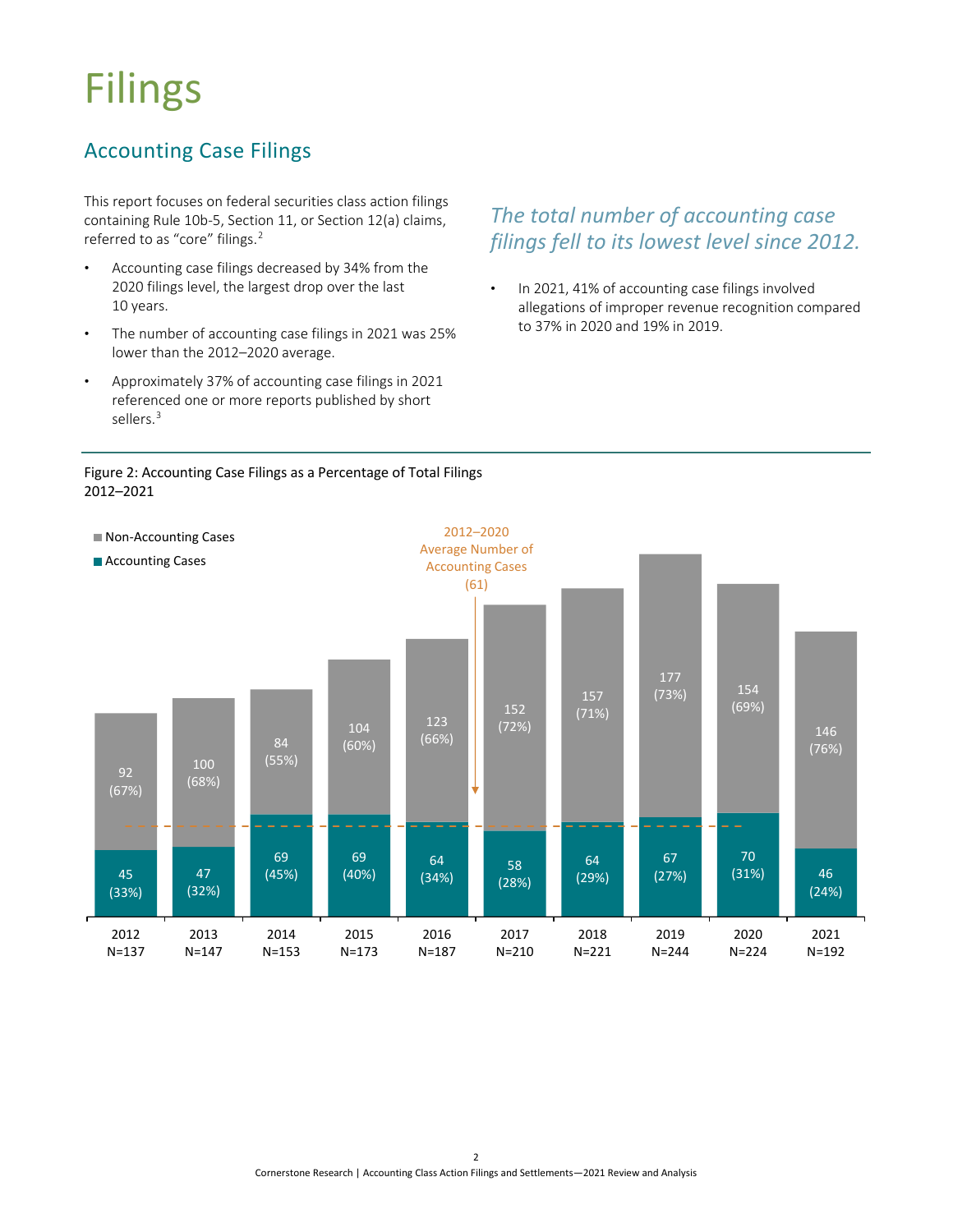## <span id="page-5-0"></span>Spotlight: Accounting Cases Involving **SPACs**

Special purpose acquisition companies (SPACs) have become an increasingly popular way for private companies to become publicly traded. The process typically proceeds through four phases: (1) the SPAC initial public offering (IPO), when the SPAC becomes public as a shell company; (2) the search for a merger target, which typically involves a definitive time period (e.g., two years); (3) the merger closing, during which time the SPAC sponsor and target company announce the merger, file a proxy statement, and solicit shareholder approval; and (4) the period when the equity of the combined company becomes publicly traded, often referred to as the "De-SPAC" period.

Commentators have cited various reasons for the popularity of SPACs, including the perception of market participants that a private company may have more certainty as to pricing and control over the deal terms through a SPAC as compared to a traditional IPO[.4](#page-28-2) During 2021, there were 613 SPAC IPOs—nearly twice the number of traditional IPOs—and the \$144.5 billion of capital raised was record-setting.<sup>5</sup>

The increased popularity of SPACs has led to certain concerns from regulators. For example, the U.S. Securities and Exchange Commission (SEC) issued an investor bulletin on SPACs highlighting that the increased number of SPACs seeking to acquire an operating business may result in fewer attractive initial acquisitions.<sup>6</sup> As of December 31, 2021, 575 SPACs were still searching for a merger target.<sup>7</sup>

The SEC has also highlighted concerns related to financial accounting and reporting issues that SPACs may face. For example, the SEC's Acting Chief Accountant, Paul Munter, issued a statement on March 31, 2021, that raised questions about whether private company targets have the people and processes in place and the time that is needed to successfully transition to public company reporting requirements. Mr. Munter highlighted examples of complex financial accounting and reporting issues, including accounting for complex financial instruments and the need to comply with public company requirements for reporting on internal controls.<sup>8</sup> Shortly after his March 31 statement, Mr. Munter and John Coates, the Acting Director of the SEC's Division of Corporation Finance, issued a statement on April 12, 2021, that addressed accounting and reporting considerations for warrants issued by SPACs.<sup>9</sup> The statement resulted in almost 500 SPACs restating their accounting for warrants by June 22, nearly all of which identified a material weakness in internal controls.<sup>10</sup>

During 2019 and 2020, only a handful of federal securities class actions involving SPACs were filed, but in 2021, federal filings involving SPACs became the dominant filing trend.<sup>11</sup> Consistent with that overall trend, SPAC filings that include accounting allegations tripled in 2021 as compared to the prior year.

There are several trends in SPAC cases involving accounting issues that we have observed over the past three years:

- Approximately one in three initial complaints involving SPACs from 2019 through 2021 included accounting issues.
- Three law firms—The Rosen Law Firm, Glancy Prongay & Murray LLP, and Pomerantz LLP—were associated with almost 80% of accounting case filings involving SPACs from 2019 through 2021.
- Short-seller reports were commonly cited in cases involving SPACs. However, those reports were cited over one and a half times more often in accounting cases as compared with non-accounting cases filed during 2019 through 2021.
- The median filing lag after a De-SPAC transaction was much greater in 2019–2020 (450 days) than it was in 2021 (106 days) for accounting case filings from 2019 through 2021 involving SPACs.
- Inappropriate revenue recognition and weaknesses in internal controls were the most common allegations in SPAC accounting cases, followed by allegedly omitted disclosures of related-party transactions.

Because filings of SPAC cases have largely occurred very recently, based on our research only one of these cases had reached settlement as of the end of 2021, and this case included accounting allegations. As more of these cases progress, we expect that SPAC cases may play a role in future accounting case settlement trends.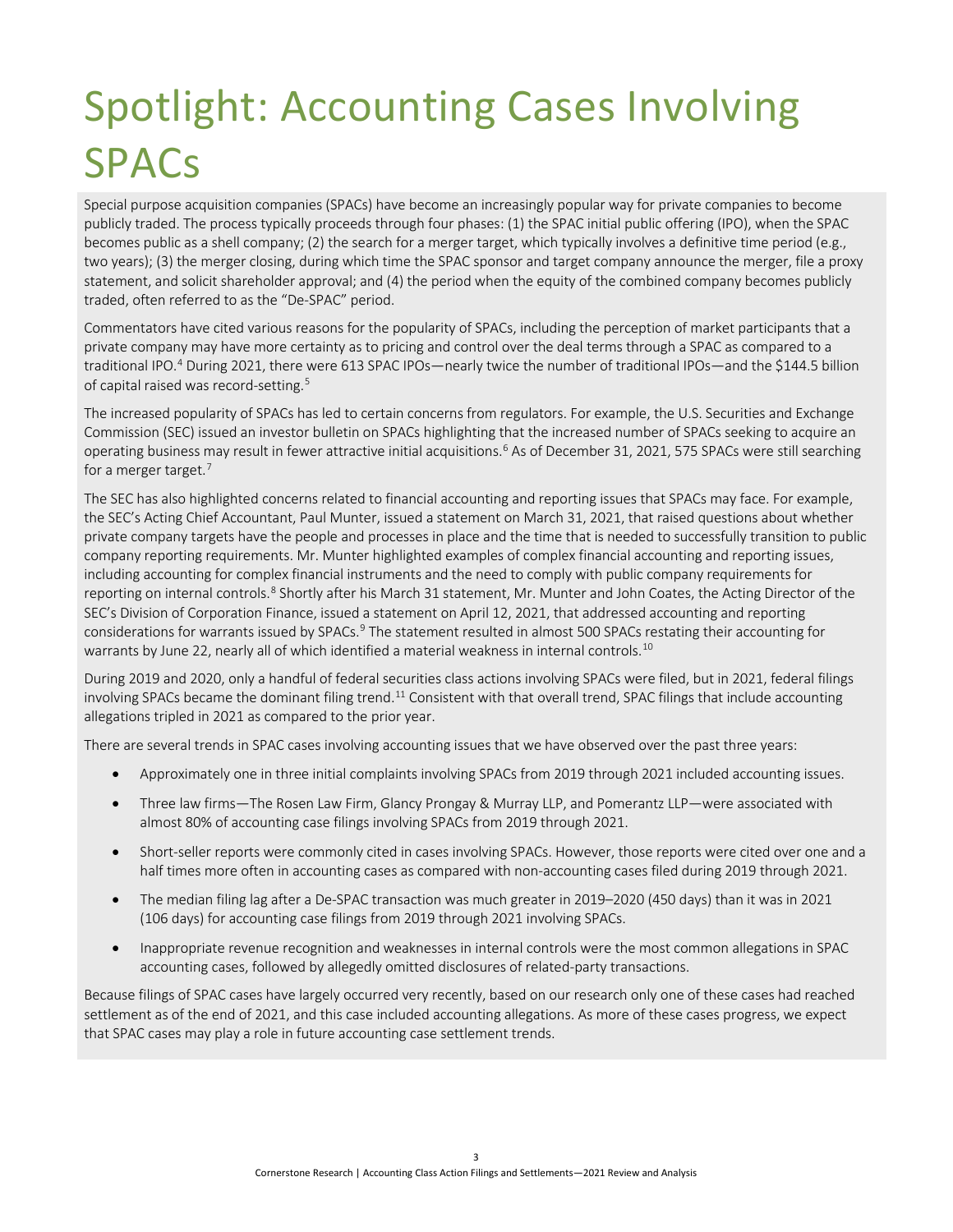### <span id="page-6-0"></span>Semiannual Accounting Case Filings

- Accounting case filing activity in both the first and second half of 2021 was lower than any other corresponding semiannual period in the last five years.
- For the fifth consecutive year, the pace of accounting case filings was lower in the second half of the year.
- Although there were fewer accounting case filings in the second half of 2021, the DDL for those cases represented more than half of the total DDL for the<br>entire vear. entire year.

*Nearly one in three accounting case filings in the second half of 2021 involved a SPAC.*



<span id="page-6-1"></span>Figure 3: Semiannual Accounting Case Filings 2017–2021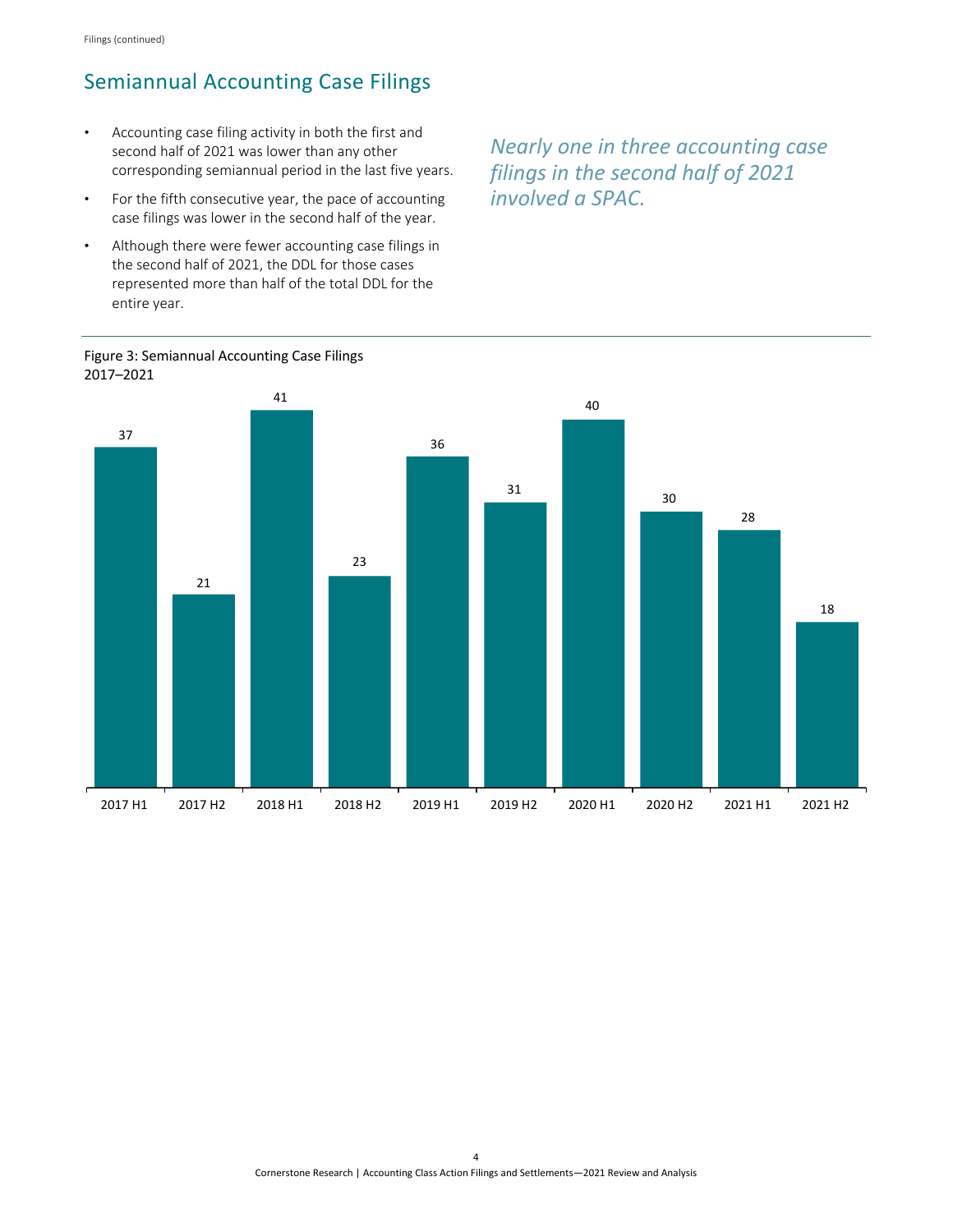## <span id="page-7-0"></span>Accounting Case Filing Lag

This analysis identifies the number of days between the end of the class period and the filing date of an accounting case.

- As in prior years, the median filing lag for accounting cases in 2021 was shorter than the filing lag for nonaccounting cases.
- The median filing lag for accounting cases remained constant between the first and second half of 2021, while the median filing lag for non-accounting cases was almost 80% longer in the second half compared to the first half of 2021.

*The 10-day difference in median filing lag between accounting cases and nonaccounting cases in 2021 was the largest in the last seven years.*

• The median filing lag for accounting case filings in 2021 that reference short-seller reports was 10 days, over 55% shorter than those that do not.

<span id="page-7-1"></span>Figure 4: Accounting Case Filings and Annual Median Lag between Class Period End Date and Filing Date<br>2012–2021 2012–2021

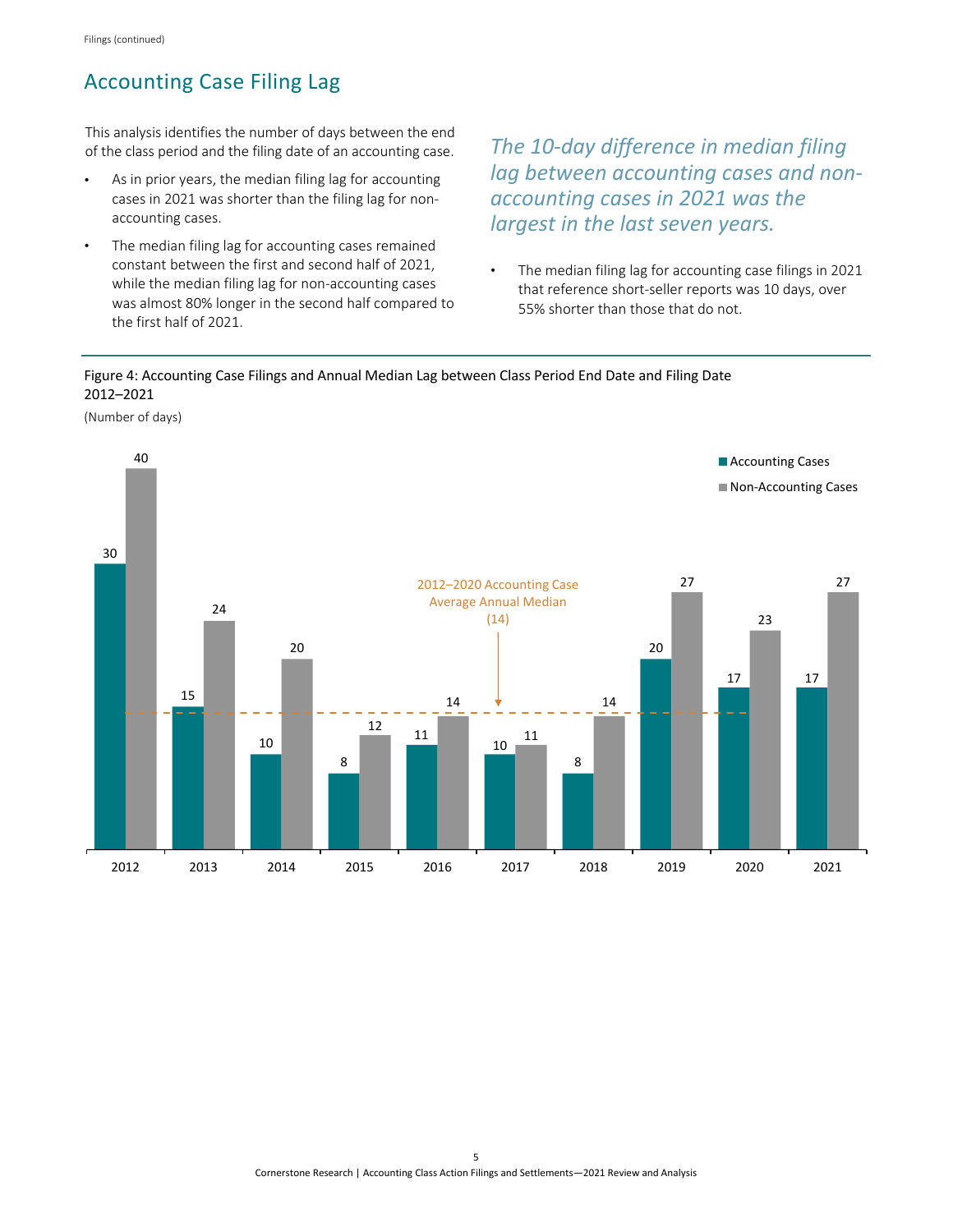### <span id="page-8-0"></span>Accounting Case Filings and Market Capitalization Losses

<sup>.</sup>

#### **Disclosure Dollar Loss Index® (DDL Index®)**

This index measures the aggregate annual DDL for all filings. DDL is the dollar value change in the defendant firm's market capitalization between the trading day immediately preceding the end of the class period and the trading day immediately following the end of the class period. DDL should not be considered an indicator of liability or measure of potential damages.

### *The DDL Index for accounting case filings reached its lowest level since 2017.*

- The DDL Index for accounting case filings in 2021 was 35% lower than the 2012–2020 annual average DDL for accounting cases.
- In 2021, there was one accounting case filing with a DDL of at least \$5 billion (mega DDL case). The one mega DDL case accounted for approximately one-third of the total accounting case DDL in 2021.
- Of the years in which there was at least one mega DDL case filing, the 2021 total mega DDL Index was the lowest in the last 10 years.

<span id="page-8-1"></span>

Note: DDL dollars are adjusted for inflation; 2021 dollar equivalent figures are presented.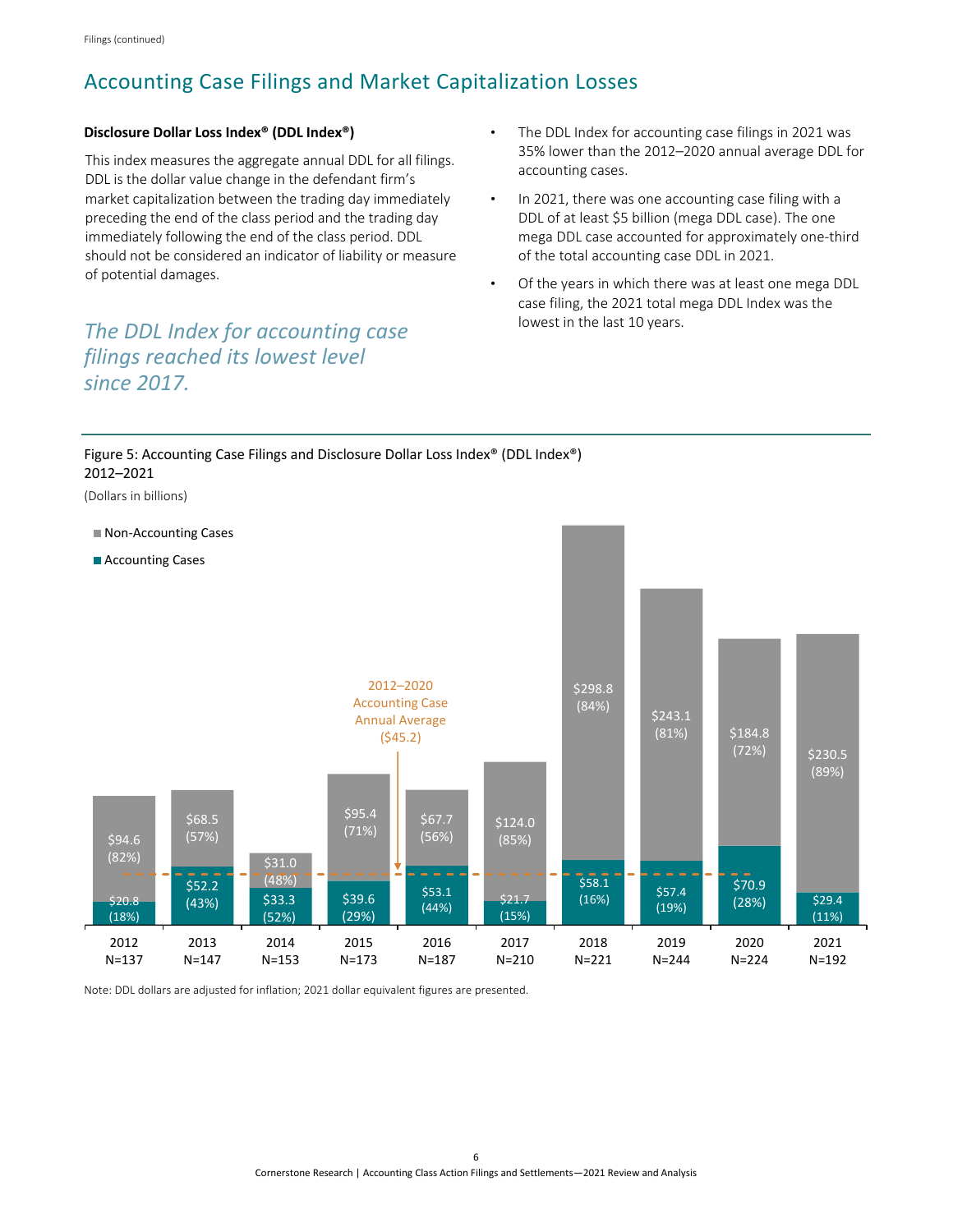### <span id="page-9-0"></span>Status of Accounting Case Filings

This analysis compares filing groups to determine whether filing outcomes have changed over time. As each cohort ages, a larger percentage of filings are resolved—whether through dismissal, settlement, remand, or trial verdict.

- From 2012 through 2020, 40% of accounting case filings were settled, 42% were dismissed, 17% are continuing, and 1% were remanded.
- More recent cohorts have too many ongoing cases to determine their ultimate dismissal rates. However, the 2019 cohort will end up having a dismissal rate of at least 50% based on the percentage dismissed by the end of 2021.

*Accounting cases filed from 2012 through 2020 were almost 20% less likely to be dismissed as compared to non-accounting cases.*

• Accounting cases filed from 2012 through 2020 were 31% more likely to settle than non-accounting cases.

<span id="page-9-1"></span>

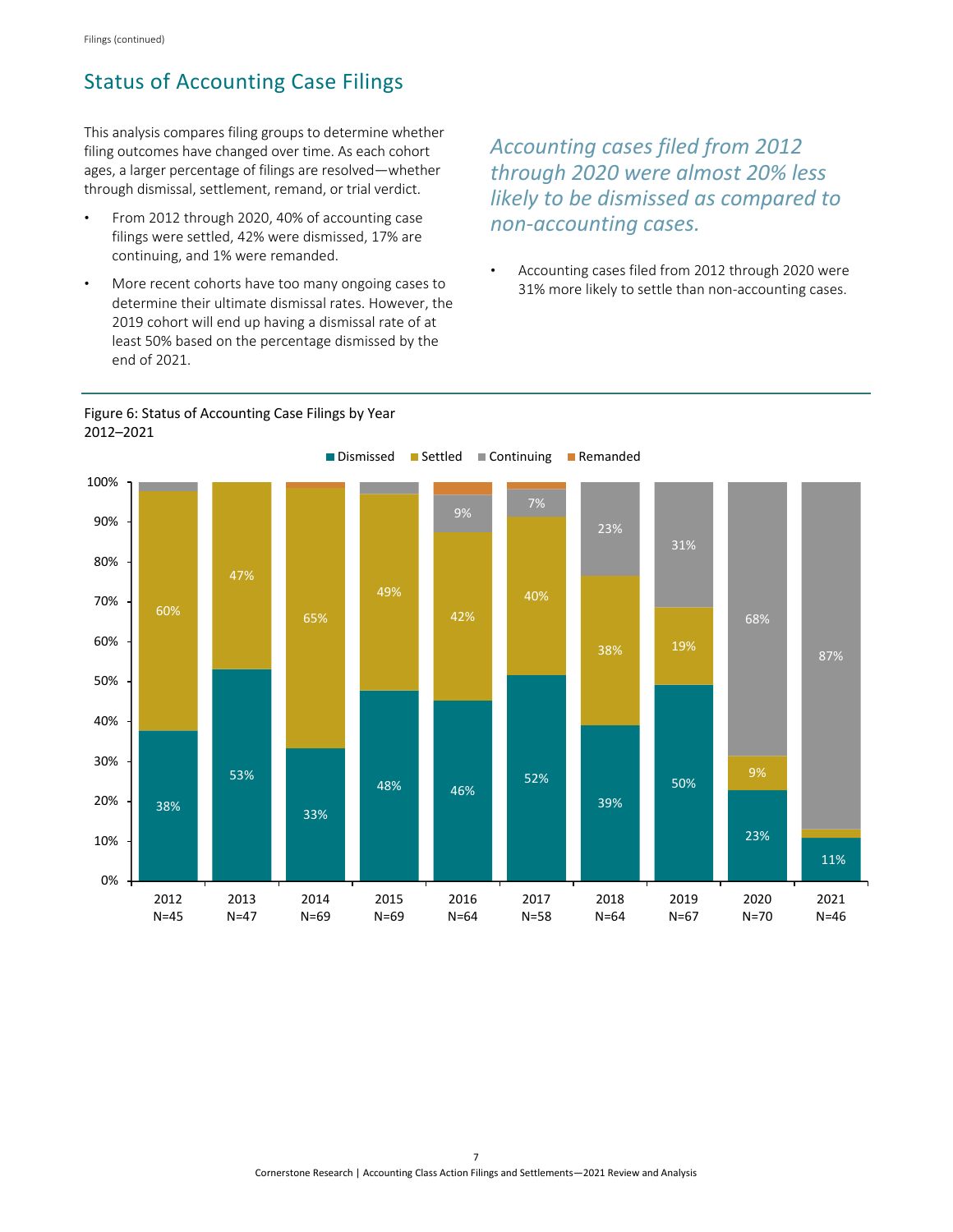### <span id="page-10-0"></span>Timing of Dismissals of Accounting Case Filings

Given the length of time that may exist between the filing of a class action and its outcome, it may not be immediately possible to determine whether trends in dismissal rates observed in earlier annual cohort years will persist in later annual cohorts. This analysis looks at dismissal trends within the first several years of the filing of a class action to gain insight on recent accounting case dismissal rates.

- On average, the dismissal rate for accounting cases from 2012 through 2020 was 13% in the first year following the filing of a complaint.
- Even without complete 2022 data, the 2019 cohort already has the highest three-year dismissal rate of any cohort between 2012 and 2019.

 $\overline{a}$ 

*On average, accounting cases filed from 2012 through 2020 were almost 60% less likely to be dismissed in the first year following the filing of a complaint compared to non-accounting cases.*

The percentage of accounting cases dismissed within the first two years (45%) for the 2019 cohort was the highest in the last 10 years.

#### <span id="page-10-1"></span>Figure 7: Percentage of Accounting Case Filings Dismissed within Three Years of Filing Date 2012–2021



Note:

1. Percentage of cases in each category is calculated as the number of accounting case filings that were dismissed within one, two, or three years of the filing date divided by the total number of accounting cases filed each year.

2. The outlined bar for year 2021 indicates the percentage of accounting cases dismissed through the end of 2021. The outlined bar therefore presents only partial-year observed resolution activity, whereas its counterparts in earlier years show an entire year.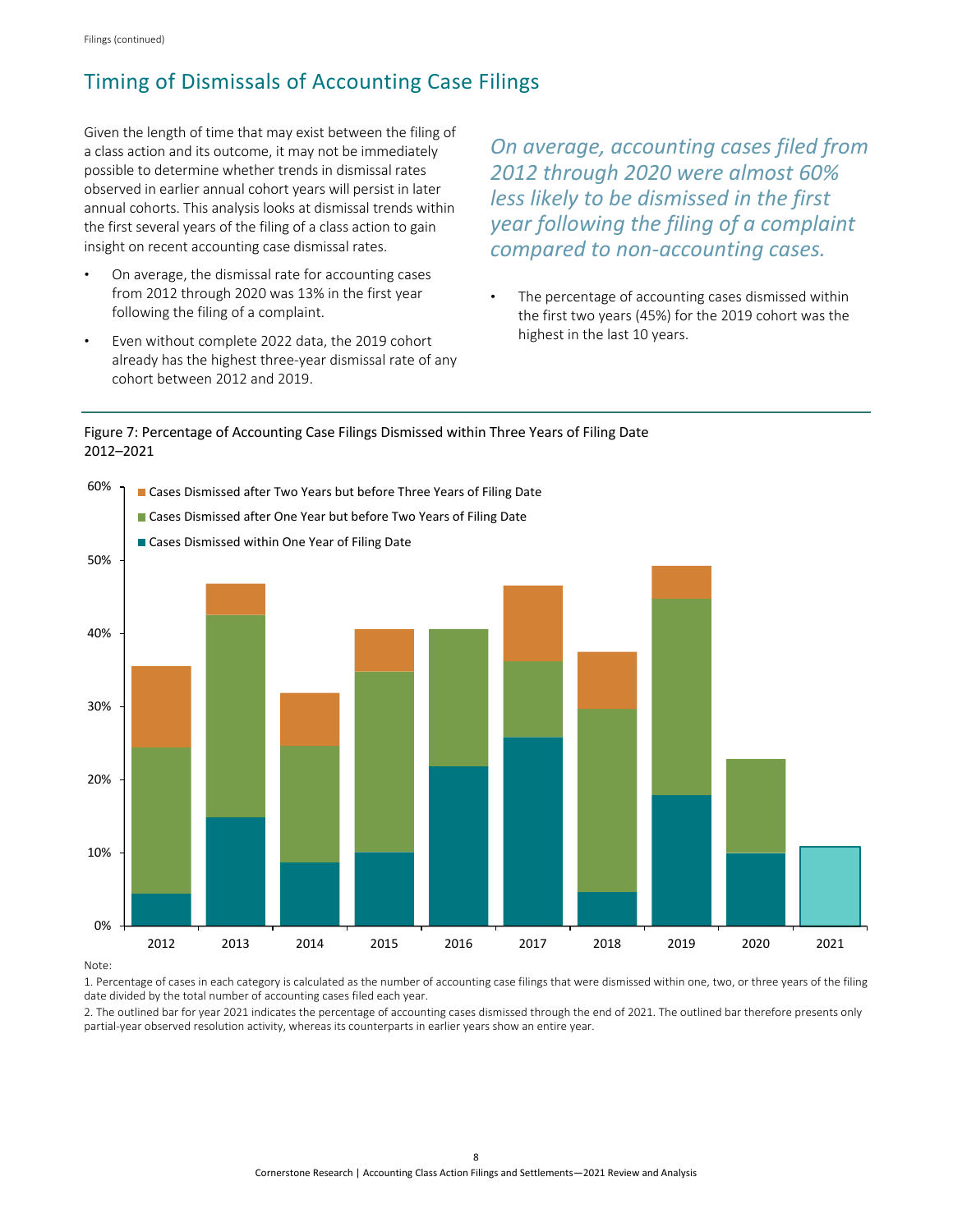## <span id="page-11-0"></span>**Settlements**

## <span id="page-11-1"></span>Number of Accounting Case Settlements

- Compared to the prior year, accounting case settlements declined both in terms of the number and proportion of all securities class actions settled in 2021.
- Over the last 10 years, the majority of accounting cases have settled within two to four years from their filing date. The number of annual accounting case filings since 2018, combined with recent trends in dismissal rates for accounting cases (*[see page 8](#page-10-0)*), suggests that the volume of accounting case settlements may remain at relatively low levels in 2022.
- Over the past six years, the percentage of accounting case settlements involving GAAP allegations has steadily declined, from 100% of cases in 2016 to 79% of cases in 2021. This trend is due to an increase in settlements involving allegations of internal control weaknesses but with no GAAP allegations.
- Historically, cases filed in the Second Circuit have accounted for a large portion of accounting case settlements. This was particularly true in 2021 with 50% of accounting case settlements occurring in the Second Circuit (*[see Appendix 7](#page-27-1)*).
- Although the number of non-accounting case settlements with an accompanying derivative action dropped to a five-year low in 2021, $^{12}$  this trend did not hold for settlements of accounting cases. In 2021, 60% of settled accounting cases involved an accompanying derivative action.

*The number of accounting case settlements in 2021 decreased to the lowest number in the last 10 years.*



<span id="page-11-2"></span>Figure 8: Accounting Case Settlements as a Percentage of Total Settlements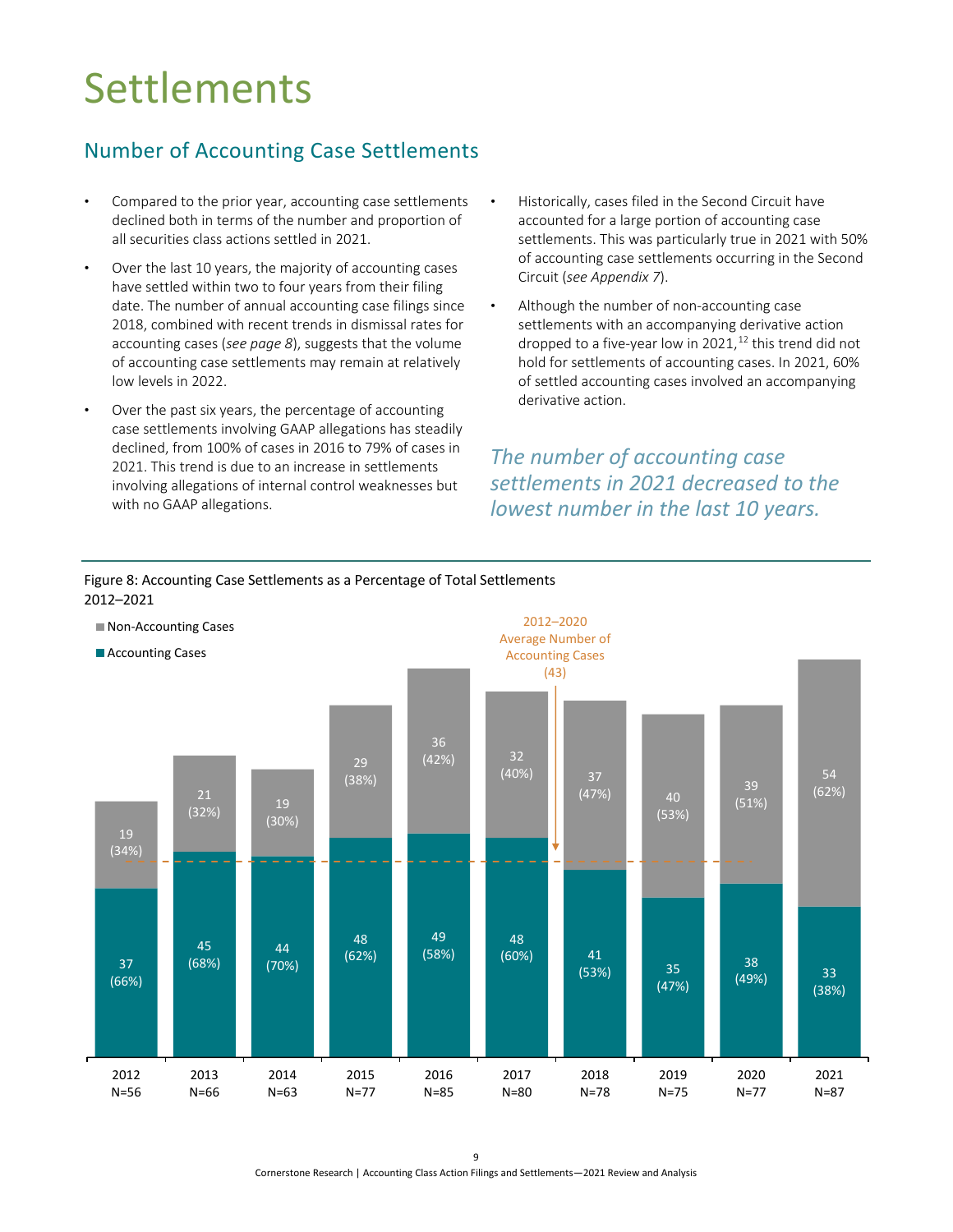## <span id="page-12-0"></span>Accounting Case Settlement Value

- In part reflecting a decline in the number of very large settlements, compared to the prior year, the total value of all accounting case settlements dropped sharply to \$755 million in 2021.
- There was only one mega settlement in 2021 for accounting cases compared to six mega settlements in 2020.
- The decline in accounting case settlement amounts was part of a broader decline for all types of securities class actions settled in 2021 (*see [Securities Class Action](https://www.cornerstone.com/wp-content/uploads/2022/03/Securities-Class-Action-Settlements-2021-Review-and-Analysis.pdf)  [Settlements—2021 Review and Analysis](https://www.cornerstone.com/wp-content/uploads/2022/03/Securities-Class-Action-Settlements-2021-Review-and-Analysis.pdf)*).
- All 2021 securities class action settlements that involved accompanying SEC actions (seven cases in total) involved accounting allegations. The total settlement value for such cases was \$209 million and accounted for 28% of the total value of accounting case settlements.

### *The total value of accounting case settlements declined to the lowest level in the last 10 years.*

• One factor that is typically associated with higher settlement amounts is public pension plan involvement as a lead plaintiff.<sup>[13](#page-28-2)</sup> In 2021, the proportion of accounting case settlements involving a public pension plan lead plaintiff declined to its lowest level in the last 10 years.

#### <span id="page-12-1"></span>Figure 9: Accounting Case Settlement Dollars as a Percentage of Total Settlement Dollars 2012–2021

(Dollars in billions)



Note: Settlement dollars are adjusted for inflation; 2021 dollar equivalent figures are presented.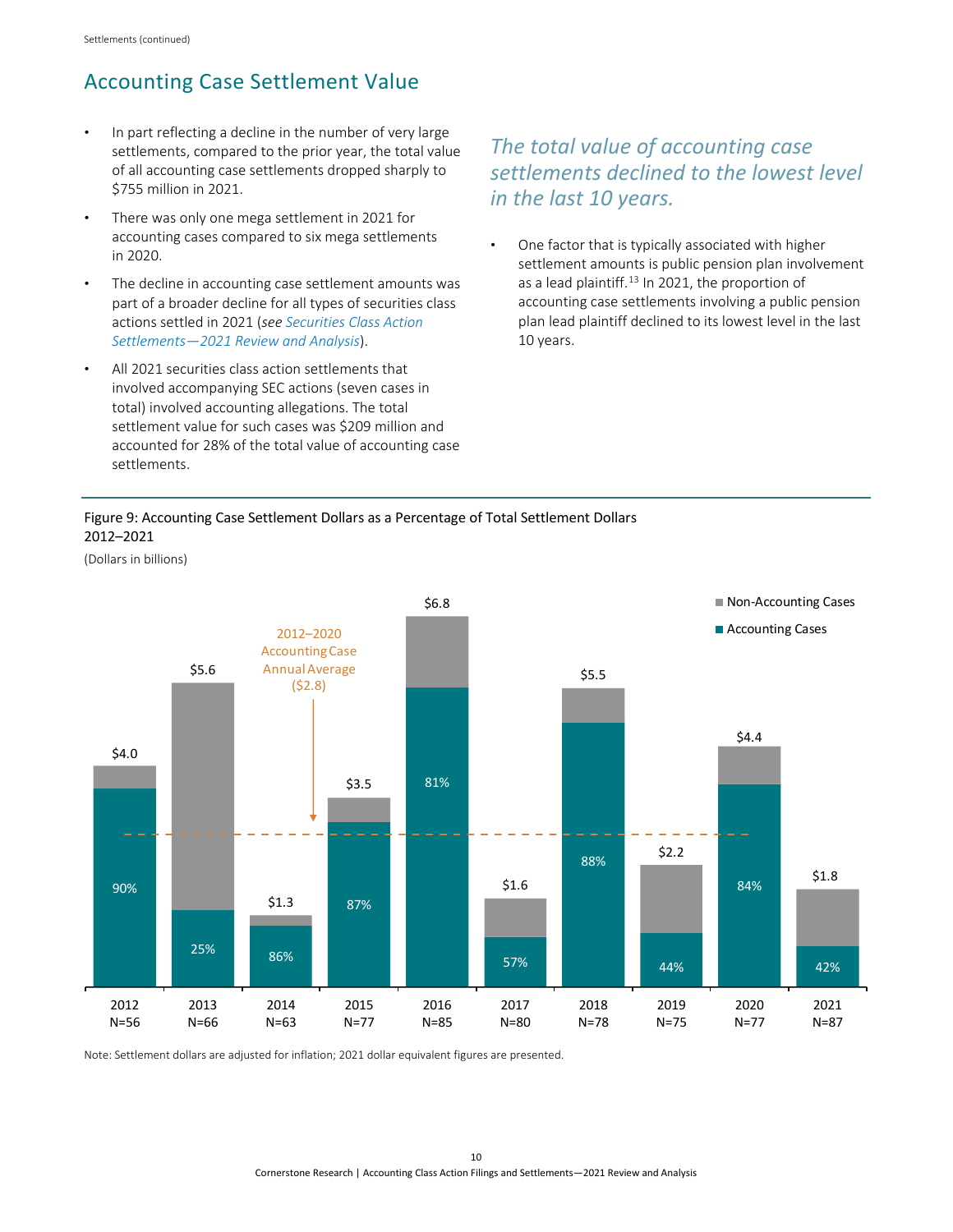## <span id="page-13-0"></span>Firm Size

### <span id="page-13-1"></span>Accounting Case Filings by Firm Size

This analysis examines whether the size of defendant firms has changed over time based on their pre-disclosure market capitalization.

- In five of the last six years, the median market capitalization for issuer defendants in accounting case filings has exceeded \$1 billion.
- The size of issuer defendants in 2021 accounting case filings was the fourth largest in the last 10 years.

*At \$1.3 billion, the median market capitalization of issuer defendants in 2021 accounting case filings was more than 25% greater than the 2012–2020 average.*  ..................

• Nine of the 10 accounting cases in 2021 involving the largest issuer defendants, as measured by predisclosure market capitalization, were filed in the Second or Ninth Circuits.

<span id="page-13-2"></span>

(Dollars in millions)



Note: Market capitalization dollars are adjusted for inflation; 2021 dollar equivalent figures are presented.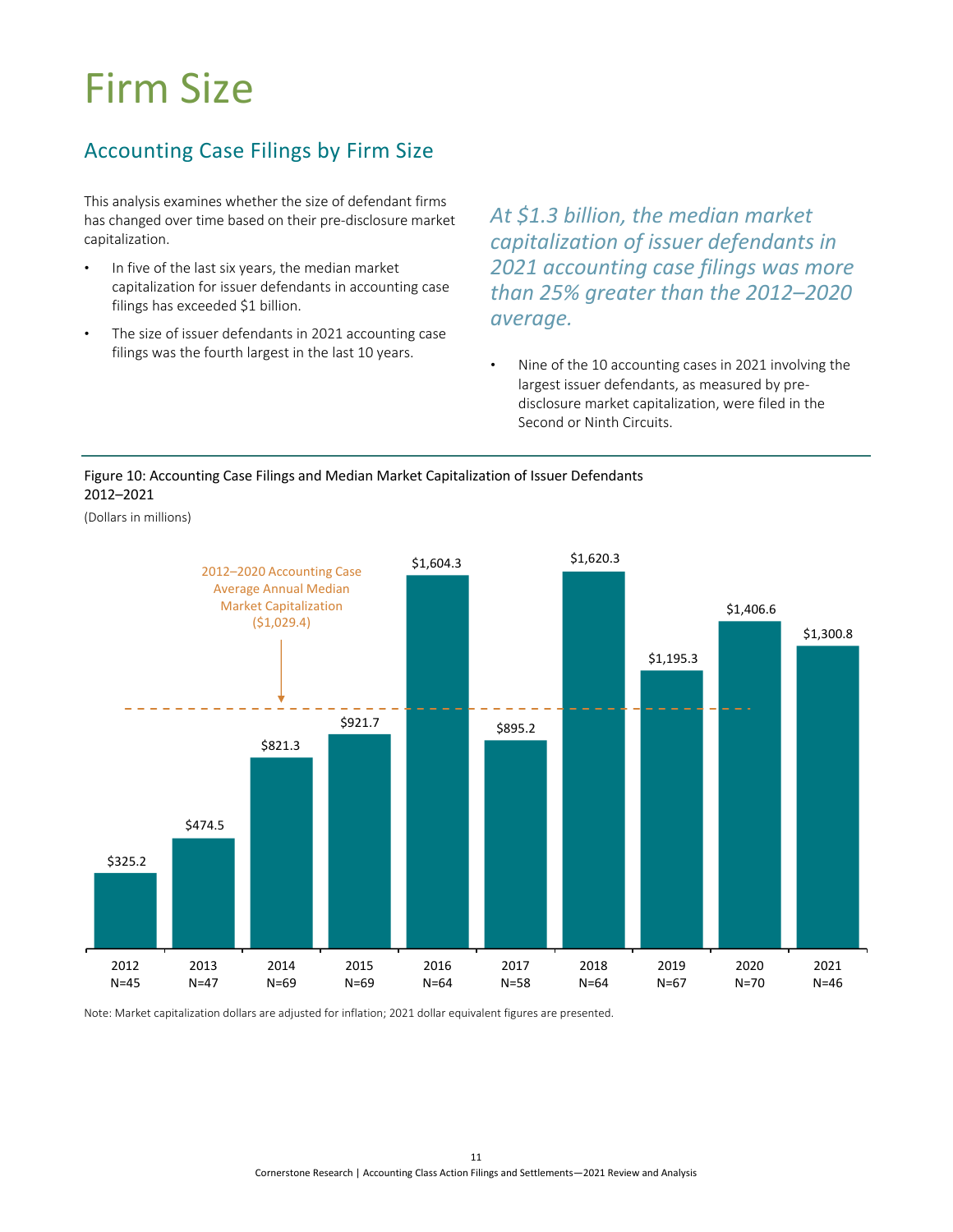### <span id="page-14-0"></span>Accounting Case Settlements by Firm Size

The size of issuer defendants involved in accounting case settlements, as measured by the median predisclosure market capitalization, increased moderately in 2021 and was the third-highest annual median over the last decade.

*The median market capitalization of issuer defendants in 2021 accounting case settlements was 35% higher than the average annual median for 2012–2020.*

- The average market capitalization of issuer defendants in accounting case settlements in 2021 was \$7.3 billion. This is considerably higher than the median market capitalization and an increase of 48% over the average for 2020. The difference between these two measures was primarily driven by a small number of very large firms (e.g., firms with a market capitalization exceeding \$15 billion).
- As measured by total assets, issuer defendant size for 2021 settlements also grew. Specifically, median total assets of issuer defendants in accounting case settlements in 2021 increased by 14% over 2020.

#### <span id="page-14-1"></span>Figure 11: Accounting Case Settlements and Median Market Capitalization of Issuer Defendants 2012–2021

(Dollars in millions)



Note: Settlement dollars are adjusted for inflation; 2021 dollar equivalent figures are presented.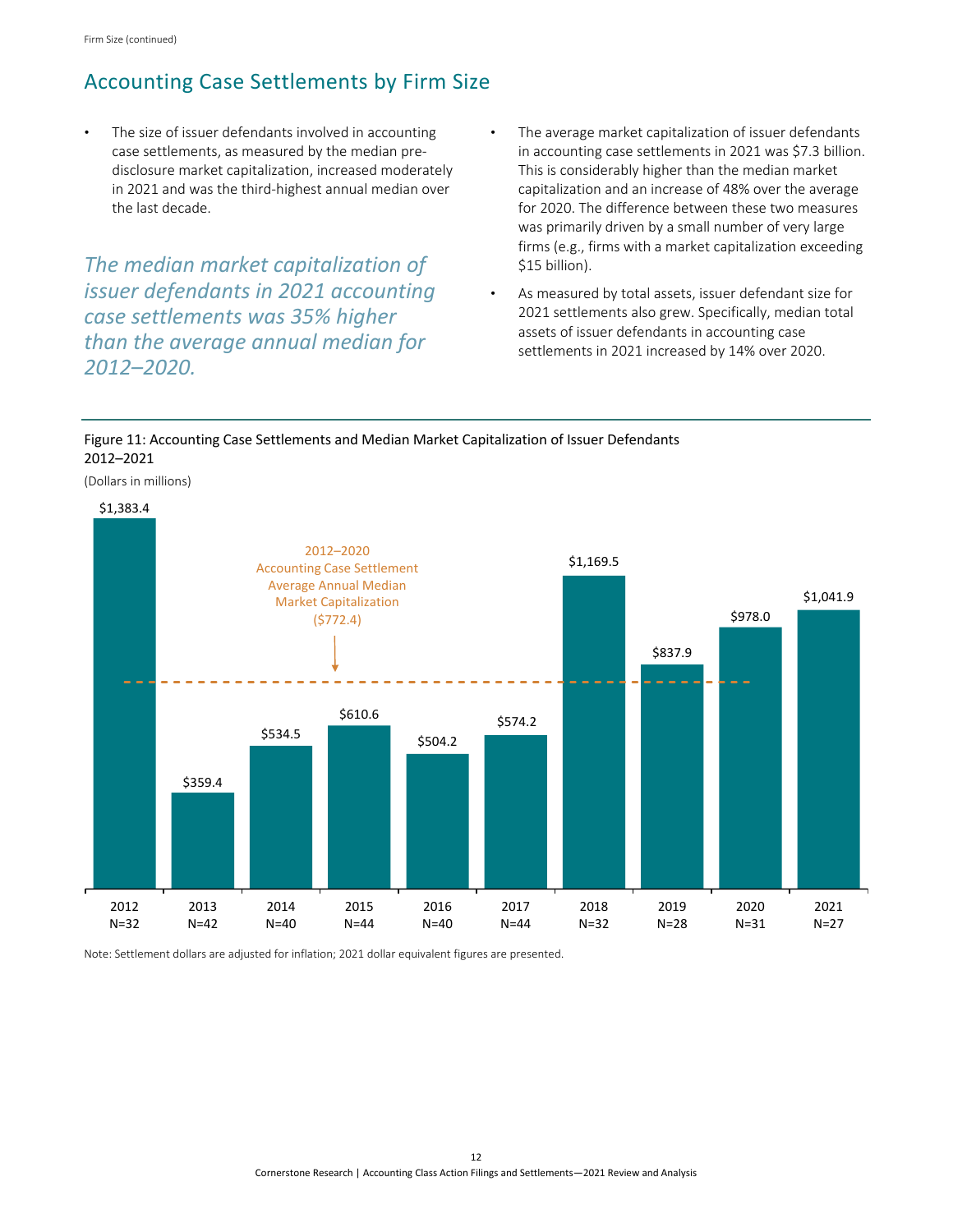## <span id="page-15-0"></span>**Industry**

### <span id="page-15-1"></span>Accounting Case Filings by Industry

- For the first time since 2012, there were more accounting case filings in the Technology sector than any other sector.
- The number of accounting case filings in the Energy sector increased by 50% in 2021.
- The number of accounting case filings in the Financial sector decreased by more than 50% to its secondlowest level in the last 10 years.

*The DDL for accounting case filings in the Consumer Cyclical sector increased by over 60% in 2021 despite a 70% decrease in the number of accounting case filings in this sector.*

The sectors that comprised the largest percentages of DDL in 2021 were Technology, Energy, and Consumer Cyclical, together accounting for more than 83% of total accounting case filing DDL in 2021.



#### <span id="page-15-2"></span>Figure 12: Percentage of the Total Number of Accounting Case Filings by Industry

 $\overline{a}$ 

Note: Industries that comprise "Other" are Basic Materials, Diversified, and Utilities.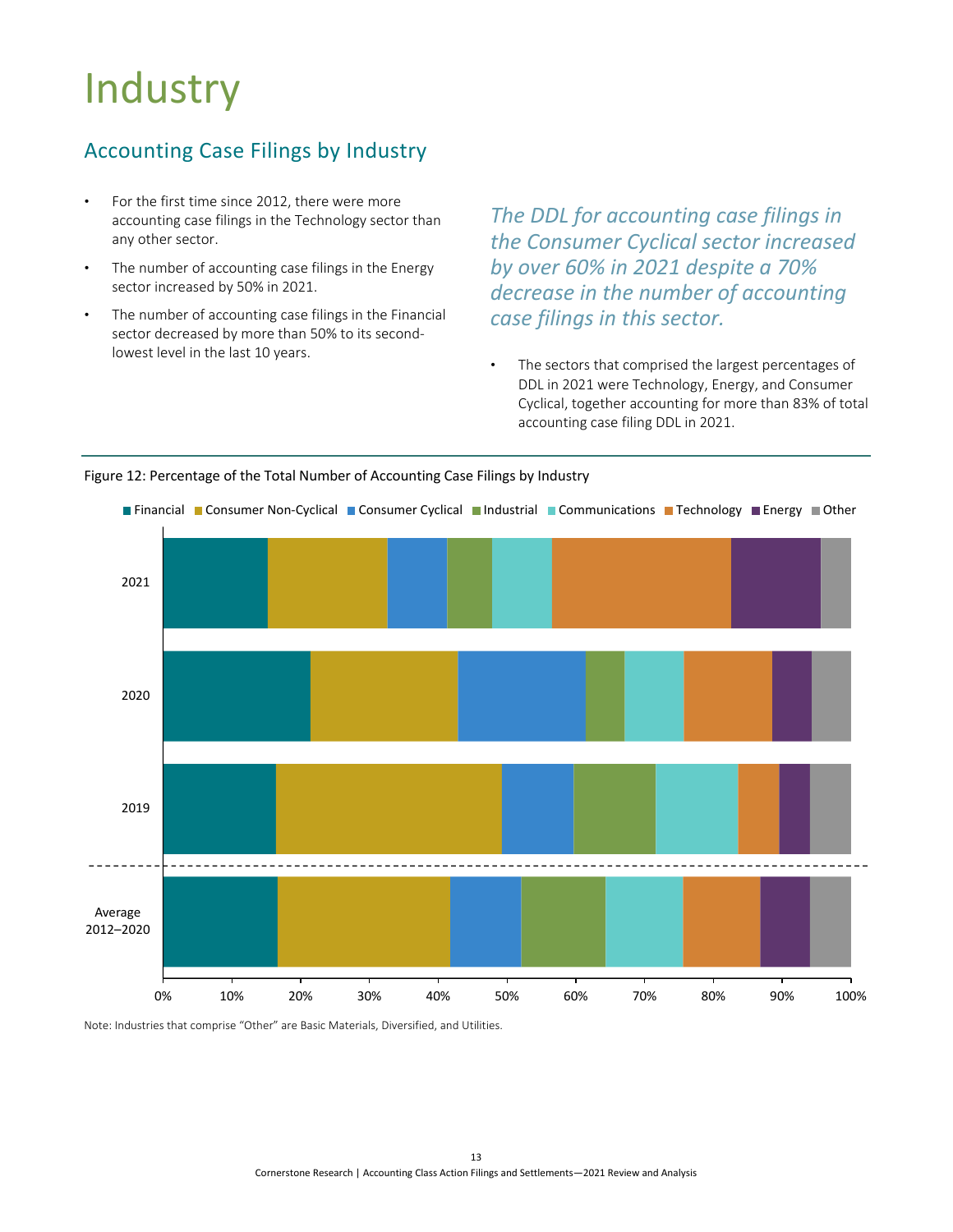## <span id="page-16-0"></span>Accounting Case Settlements by Industry

- Consumer Non-Cyclical cases represented 33% of the total number of accounting case settlements in 2021 but only 22% of their total value.
- The vast majority of accounting cases settled in 2021 were filed during 2018–2019, and thus the large proportion of accounting case settlements involving the Consumer Non-Cyclical sector is consistent with the high frequency of case filings in that sector during those years.
- Of the accounting case settlements involving the Consumer Non-Cyclical sector, 73% involved allegations related to internal control weaknesses but only 18% involved a financial statement restatement.
- Although there were only five Communications sector accounting cases settled in 2021, the value of these settlements represented over 30% of the total value of accounting case settlements, the largest of any sector.
- In contrast to 2020 in which there were no Energy sector accounting case settlements, in 2021 there were three such settlements, with an average settlement amount of \$9.8 million. All three settlements involved a financial statement restatement.
- Although the number of accounting case settlements in the Technology sector declined slightly from 2020 to 2021, the average settlement value in 2020 was over 2.6 times greater than the average in 2021 for this sector. As a result, the value of accounting case settlements for the Technology sector increased to 17% of the total value of accounting case settlements (*[see Appendix 6](#page-26-2)*).

*The proportion of accounting case settlements involving the Consumer Non-Cyclical sector continued to grow in 2021.* 



#### <span id="page-16-1"></span>Figure 13: Percentage of the Total Number of Accounting Case Settlements by Industry

Note: Industries that comprise "Other" are Basic Materials, Diversified, and Utilities.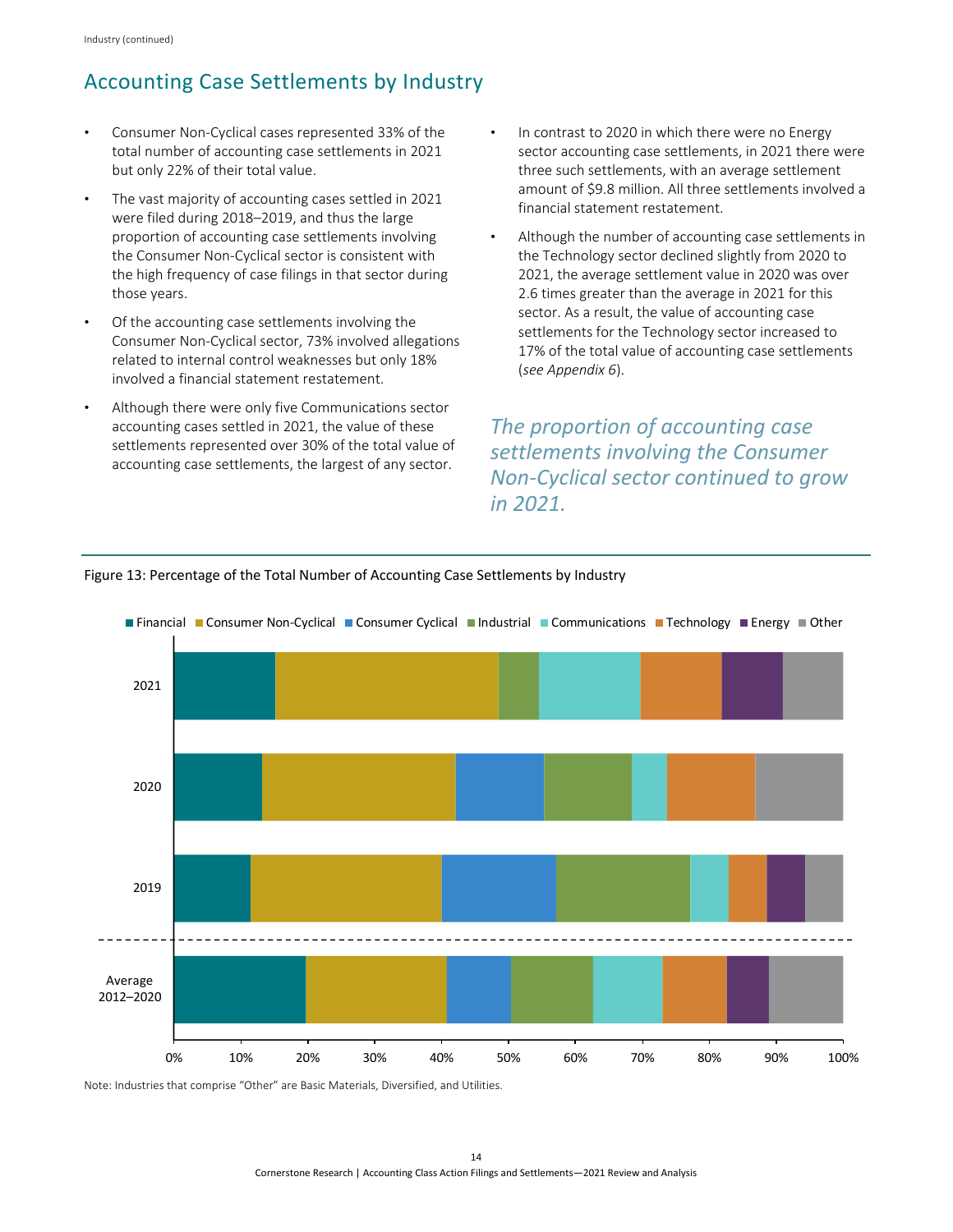## <span id="page-17-0"></span>Restatements

### <span id="page-17-1"></span>Accounting Case Filings Involving Restatements

- Accounting case filings involving financial statement restatements decreased 55% in 2021 and were 72% lower than the 2012–2020 average.
- DDL for accounting cases involving financial statement restatements declined to its lowest level in the last 10 years.
- All of the accounting case filings in 2021 involving restatements were filed in the Second or Ninth Circuits.

## *The number of accounting case filings involving restatements fell to its lowest level in 10 years.*

• Four of the five accounting case filings involving a restatement in 2021 included allegations of internal control weaknesses.

<span id="page-17-2"></span>

.......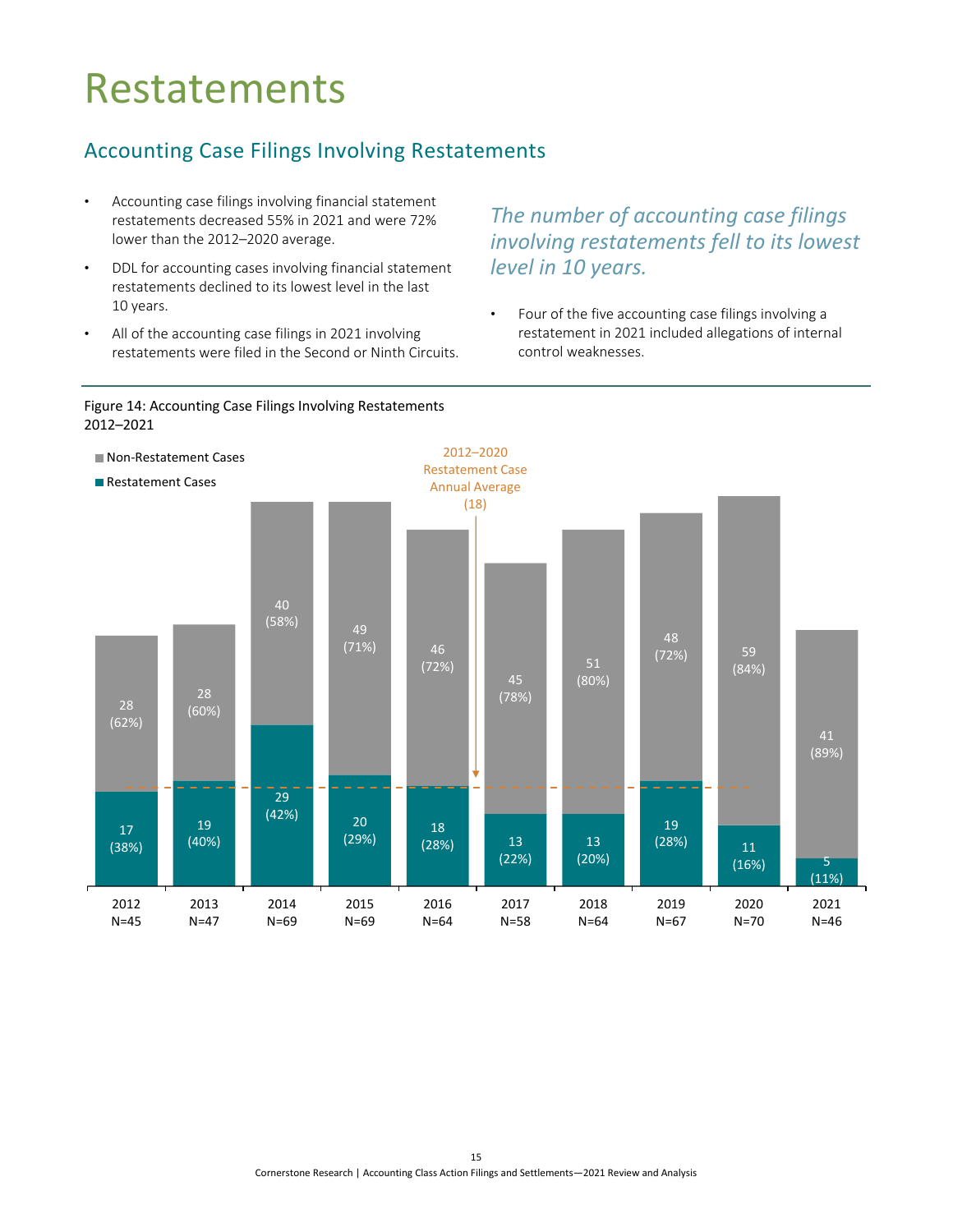### <span id="page-18-0"></span>Accounting Case Settlements Involving Restatements

- Unlike the trend for accounting case filings, the number of accounting case settlements in 2021 involving financial statement restatements increased slightly compared to 2020.
- Of the 12 accounting cases involving a financial statement restatement in 2021, 11 were associated with Rule 10b-5 matters, and one involved only Section 11 claims.
- Since the median time to settlement for accounting cases settled in 2021 was 2.6 years, the increase in settlements of restatement cases in part reflects the increase in the number of 2019 accounting case filings  involving restatements.
- Compared to other securities class actions, settled cases involving financial statement restatements involved longer class periods in 2021. Specifically, the median class period length for restatement cases was 1.8 years, compared to 1.5 years for accounting cases not involving restatements, and 1.2 years for 2021 settlements of non-accounting cases.

### *The proportion of settled accounting cases involving restatements rebounded from the prior year.*

<span id="page-18-1"></span>

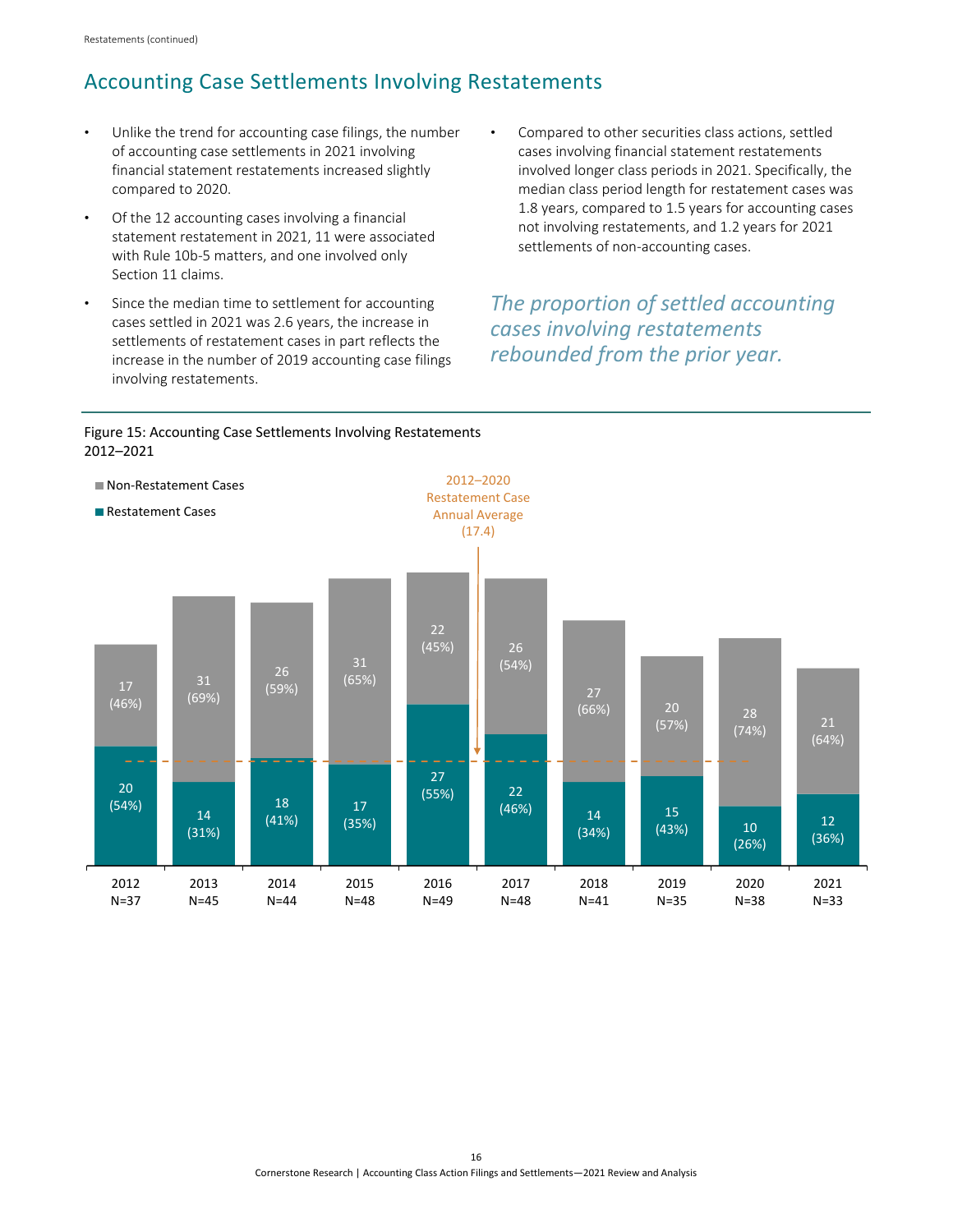## <span id="page-19-0"></span>Internal Control Weaknesses

### <span id="page-19-1"></span>Accounting Case Filings Involving Allegations of Internal Control Weaknesses

- The number of accounting case filings containing an allegation *and* announcement of internal control weaknesses decreased by 50% in 2021.
- The DDL for accounting case filings in 2021 containing allegations of internal control weaknesses was 50% lower than the 2012–2020 historical average.

*The number of accounting case filings containing allegations of internal control weaknesses fell to its lowest level in the last 10 years.* 

The market capitalization of defendant firms facing allegations of weaknesses in internal controls in 2021 was almost 60% lower than the market capitalization of defendant firms facing allegations of weaknesses in internal controls in 2020.

#### <span id="page-19-2"></span>Figure 16: Accounting Case Filings Involving Allegations of Internal Control Weaknesses 2012–2021

 $\overline{a}$ 

- No Allegation or Announcement of Internal Control Weakness
- **Allegation but No Announcement of Internal Control Weakness**
- Allegation and Announcement of Internal Control Weakness

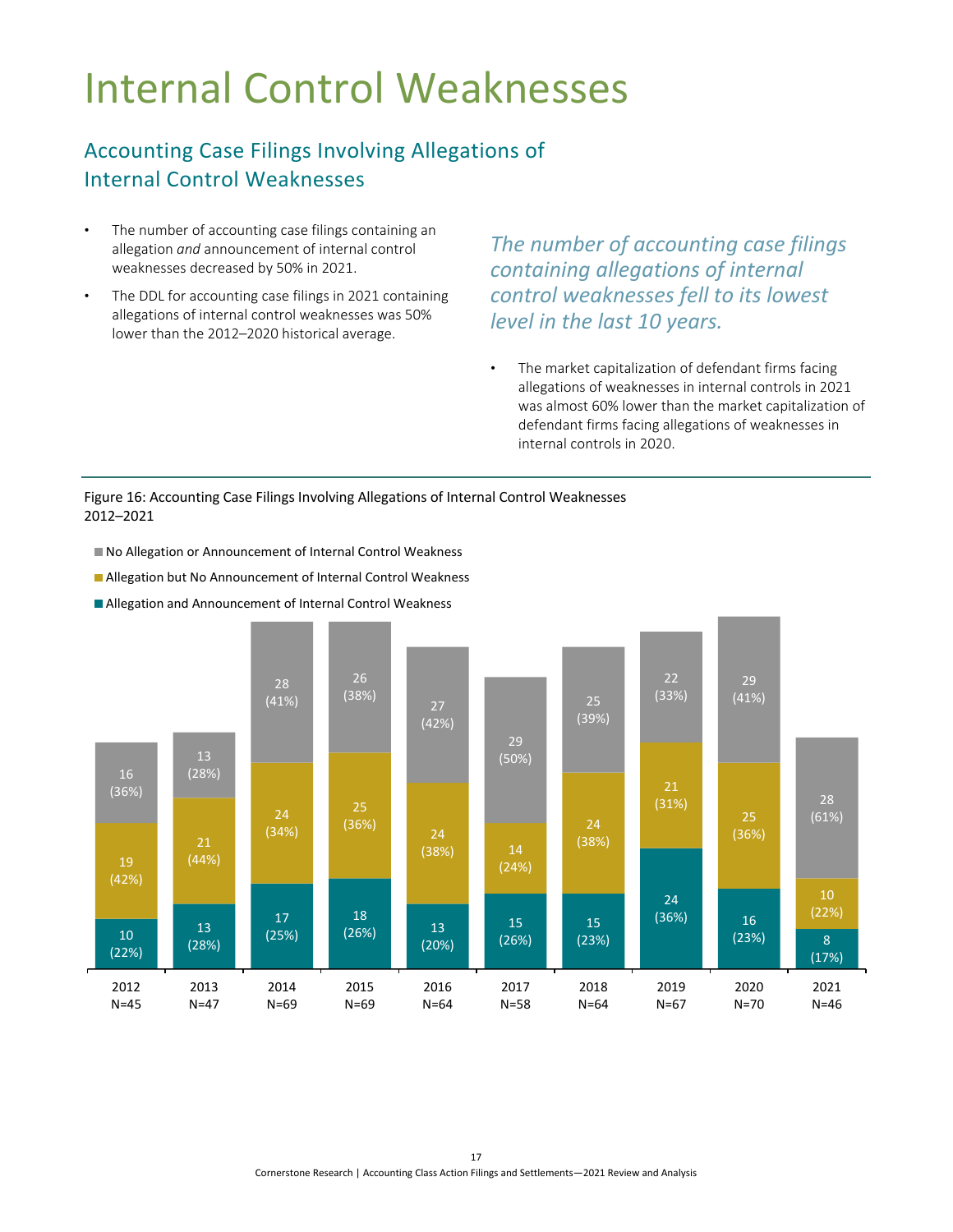## <span id="page-20-0"></span>Accounting Case Settlements Involving Allegations of Internal Control Weaknesses

- The majority of accounting case settlements continued to involve allegations of internal control weaknesses.
- The average firm size of issuer defendants was significantly larger for those accounting case settlements involving allegations of internal control weaknesses than those without. Specifically, the average assets of issuer defendants with internal control weakness allegations was almost seven times greater than those without, while their average market capitalization was four times greater. [14](#page-28-2)

*The proportion of accounting case settlements alleging internal control weaknesses increased to the highest*  *level since 2015.* 

- Of cases alleging internal control weaknesses without an accompanying company announcement of a weakness, 42% did not include allegations of GAAP violations.
- While allegations of internal control weaknesses are relatively common, they are not associated with higher settlement amounts when compared to other cases overall. This finding is based on a regression analysis that accounts for several factors affecting settlements.<sup>15</sup>
- Of the 15 settlements in 2021 that involved a company announcement of an internal control weakness, 80% also involved a financial statement restatement.

<span id="page-20-1"></span>Figure 17: Accounting Case Settlements Involving Allegations of Internal Control Weaknesses 2012–2021

- No Allegation or Announcement of Internal Control Weakness
- Allegation but No Announcement of Internal Control Weakness
- Allegation and Announcement of Internal Control Weakness

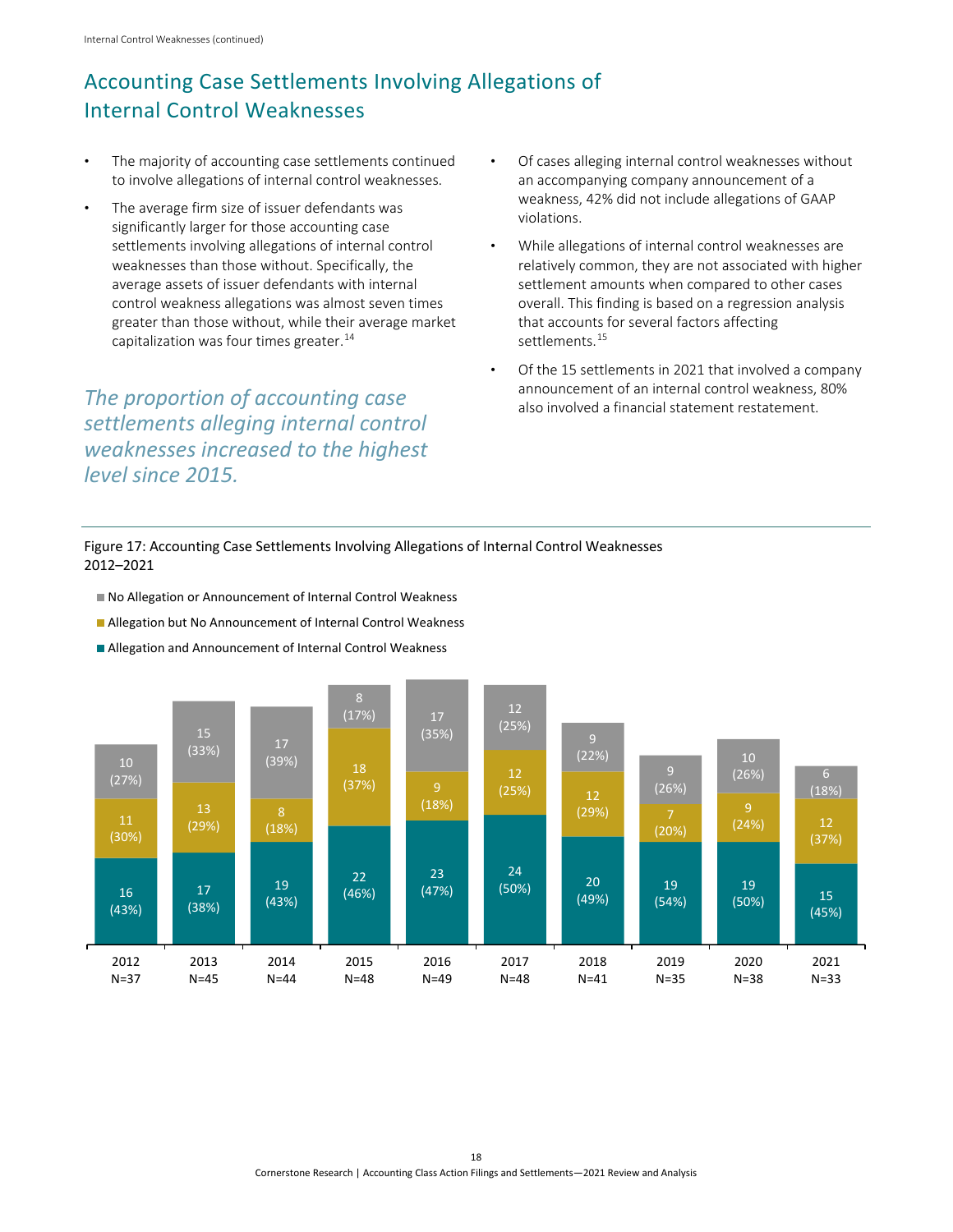## <span id="page-21-0"></span>Factors Affecting Settlements of Cases Involving GAAP Allegations

### <span id="page-21-1"></span>Median "Simplified Tiered Damages"

This section takes a closer look at settlement amounts across two major categories of GAAP allegations—write-downs and restatements $16$ —and examines settlements across these categories in relation to a simplified proxy for plaintiff-style damages. This relationship is important to consider because a proxy for damages is the single most important determinant of settlement amounts.

The proxy used in this report is referred to as "simplified tiered damages" and bases per-share inflation estimates on the value of a defendant's stock price movements for the dates detailed in the plan of allocation per the settlement notice. [17](#page-28-2) This measure is further described in *[Securities Class](https://www.cornerstone.com/wp-content/uploads/2022/03/Securities-Class-Action-Settlements-2021-Review-and-Analysis.pdf)  [Action Settlements—2021 Review and Analysis](https://www.cornerstone.com/wp-content/uploads/2022/03/Securities-Class-Action-Settlements-2021-Review-and-Analysis.pdf)*.

• While "simplified tiered damages" declined in 2021 for non-accounting case settlements compared to 2012– 2020, this was not true for accounting case settlements in 2021.

*Median "simplified tiered damages" were higher overall for settlements involving GAAP allegations in 2021, compared to non-accounting case settlements.*

- Median "simplified tiered damages" for settled cases with GAAP allegations involving write-downs were 39% higher than the median for 2012–2020.
- Larger cases often take longer to settle. Consistent with this, the median time from filing to settlement for accounting cases involving write-downs was 3.1 years, compared to only 2.5 years for accounting cases involving a restatement.

#### <span id="page-21-2"></span>Figure 18: Median "Simplified Tiered Damages" for Settled Cases by Case Type (Dollars in millions)



Note: "Simplified tiered damages" are adjusted for inflation based on class period end dates; 2021 dollar equivalent figures are presented.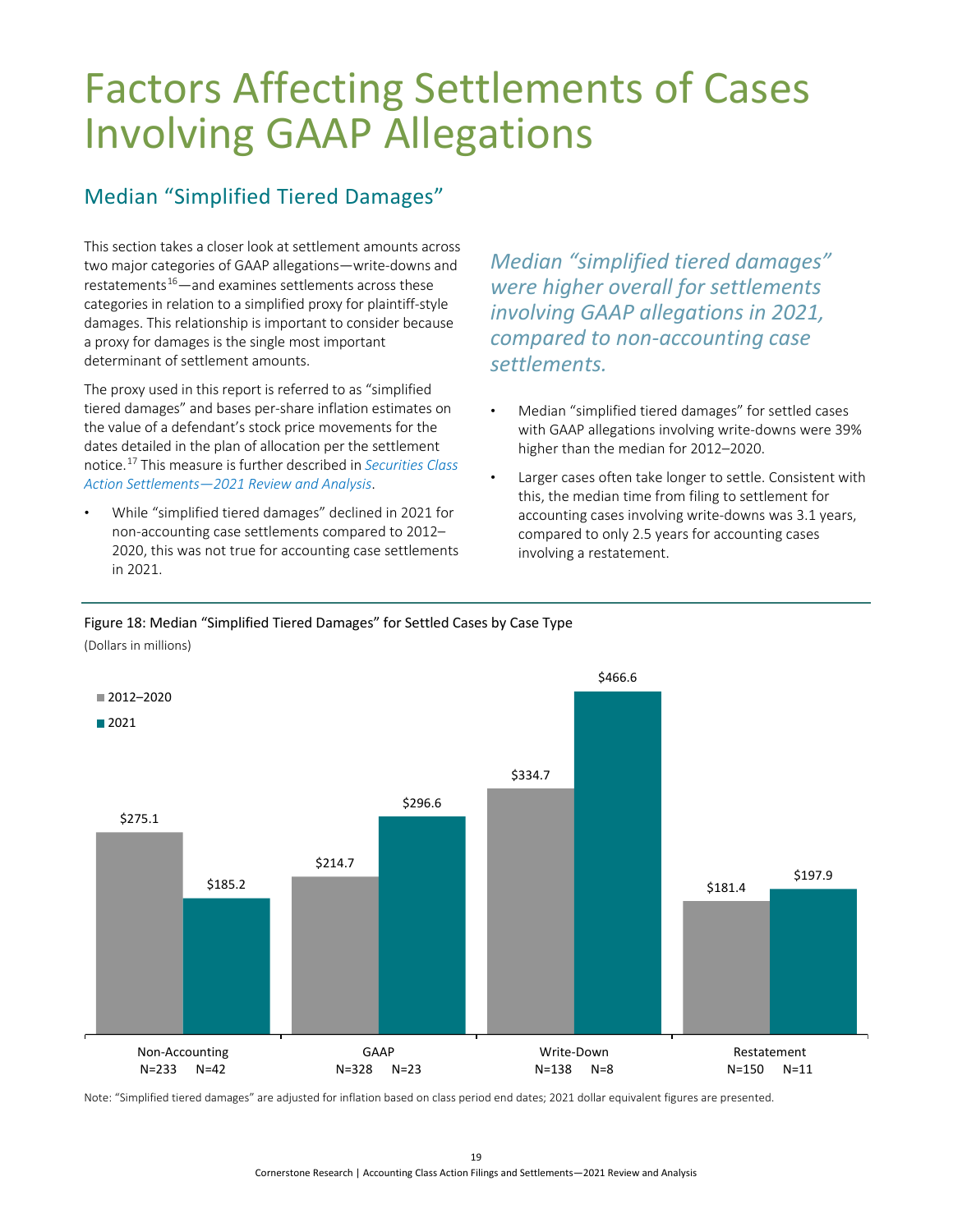## <span id="page-22-0"></span>Median Settlement Amounts

- Despite the larger median "simplified tiered damages" for cases involving GAAP allegations overall, as well as an increase in cases involving restatements (two factors typically associated with higher settlements), this did not translate to an increase in settlement amounts in 2021.
- As discussed in *[Securities Class Action Settlements—](https://www.cornerstone.com/wp-content/uploads/2022/03/Securities-Class-Action-Settlements-2021-Review-and-Analysis.pdf) [2021 Review and Analysis](https://www.cornerstone.com/wp-content/uploads/2022/03/Securities-Class-Action-Settlements-2021-Review-and-Analysis.pdf)*, in 2021, the number of overall securities class action settlements for less than \$2 million increased to a record high of 15 cases. Such settlements have been referred to by commentators as "nuisance suits." Consistent with the idea that they may reflect weaker cases, only two of these settlements involved GAAP allegations.
- The median settlement amount for cases involving GAAP allegations in 2021 was correlated with the size of issuer defendants, based on pre-disclosure market capitalization. For example, issuer defendants with a market capitalization greater than \$10 billion had a median settlement amount of more than \$95 million. In contrast, issuer defendants with a market capitalization less than \$100 million had a median settlement amount of just over \$3.6 million.

*In 2021, the median settlement amount for cases involving write-downs was 31% higher relative to the prior nine years.* 

...........................

- As a percentage of settlements involving GAAP allegations, settlements including allegations related to write-downs decreased from 52% of cases in 2020 to 35% in 2021. In contrast, the proportion of accounting case settlements involving restatements increased from 34% in 2020 to 48% in 2021.
- Of 2021 accounting case settlements involving writedowns, 75% also involved financial statement restatements.

#### <span id="page-22-1"></span>Figure 19: Median Settlement Amounts by Case Type

 $$9.4$   $$9.6$ \$11.7 \$8.5 \$8.6 \$7.5 \$15.3 \$6.3 Non-Accounting N=233 N=42 GAAP N=328 N=23 Write-Down N=138 N=8 Restatement N=150 N=11 ■2012–2020  $2021$ 

(Dollars in millions)

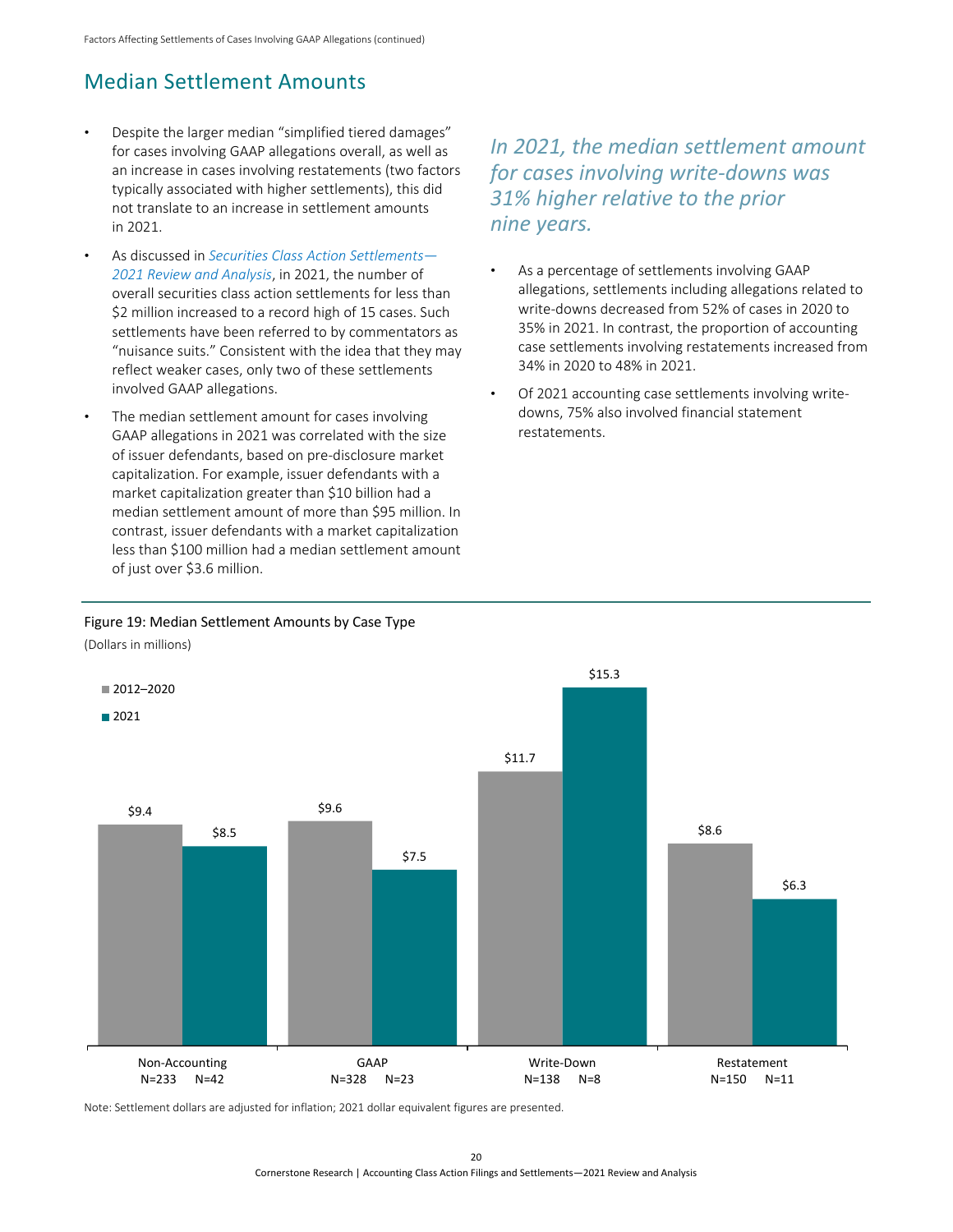## <span id="page-23-0"></span>Median Settlements as a Percentage of "Simplified Tiered Damages"

- The largest decline in the median settlement as a percentage of "simplified tiered damages" for accounting case settlements in 2021 occurred in the 11 Rule 10b-5 cases that involved a financial statement restatement.
- For restatement cases settled in 2021, 33% involved a distressed issuer defendant (i.e., filed for bankruptcy or were delisted), which may have contributed to the relatively low settlement amount as a percentage of "simplified tiered damages."
- Of the 23 Rule 10b-5 claim settlements involving GAAP allegations, 10 involved corresponding derivative actions, four involved accompanying SEC actions, and three involved related criminal allegations. All of these  factors are generally associated with higher settlements.
- There were three accounting case settlements in 2021 that involved an auditor defendant. While all three involved GAAP allegations, none of these cases involved a financial statement restatement, write-down, or an accounting irregularity[.18](#page-28-2)

*The median settlement as a percentage of "simplified tiered damages" was lower for cases involving GAAP allegations in 2021 compared to nonaccounting cases.* 

<span id="page-23-1"></span>

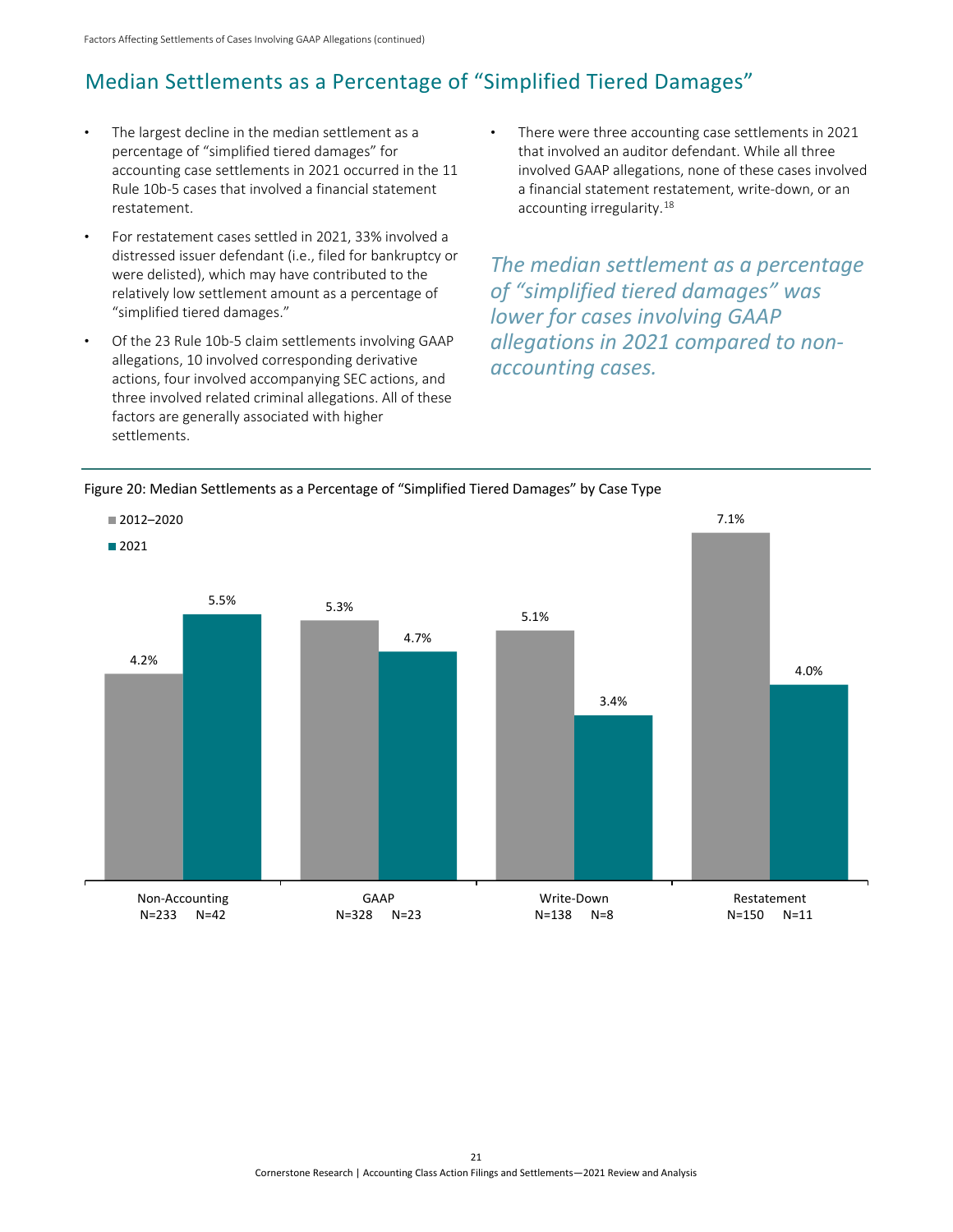## <span id="page-24-3"></span><span id="page-24-0"></span>Appendices

<span id="page-24-1"></span>Appendix 1: Total Accounting Case Filings (Core and M&A) as a Percentage of Total Filings 2012–2021



#### <span id="page-24-2"></span>Appendix 2: Accounting Case Filings and Exchange

(Dollars in millions)

|                                | 2012-2020 |               |                          | 2020                     | 2021        |               |  |
|--------------------------------|-----------|---------------|--------------------------|--------------------------|-------------|---------------|--|
|                                | NYSE/Amex | <b>NASDAQ</b> | <b>NYSE</b>              | <b>NASDAQ</b>            | <b>NYSE</b> | <b>NASDAQ</b> |  |
| <b>Total Filings</b>           | 253       | 254           | 28                       | 37                       | 18          | 25            |  |
| <b>Annual Average Filings</b>  | 28        | 28            | $\overline{\phantom{a}}$ | $\overline{\phantom{0}}$ | <b>COLL</b> |               |  |
| Disclosure Dollar Losses (DDL) |           |               |                          |                          |             |               |  |
| Total                          | \$238,192 | \$165,131     | \$50,684                 | \$20,208                 | \$10,120    | \$19,226      |  |
| Annual Average                 | \$26,466  | \$18,348      |                          |                          |             |               |  |
| Average across Cases           | \$852     | \$674         | \$1,810                  | \$546                    | \$562       | \$769         |  |
| <b>Median across Cases</b>     | \$198     | \$99          | \$555                    | \$138                    | \$163       | \$196         |  |

Note:

1. DDL dollars are adjusted for inflation; 2021 dollar equivalent figures are presented.

2. Average and median numbers are calculated only for filings with DDL data.

3. This figure shows only accounting case filings against issuers listed on indicated exchanges.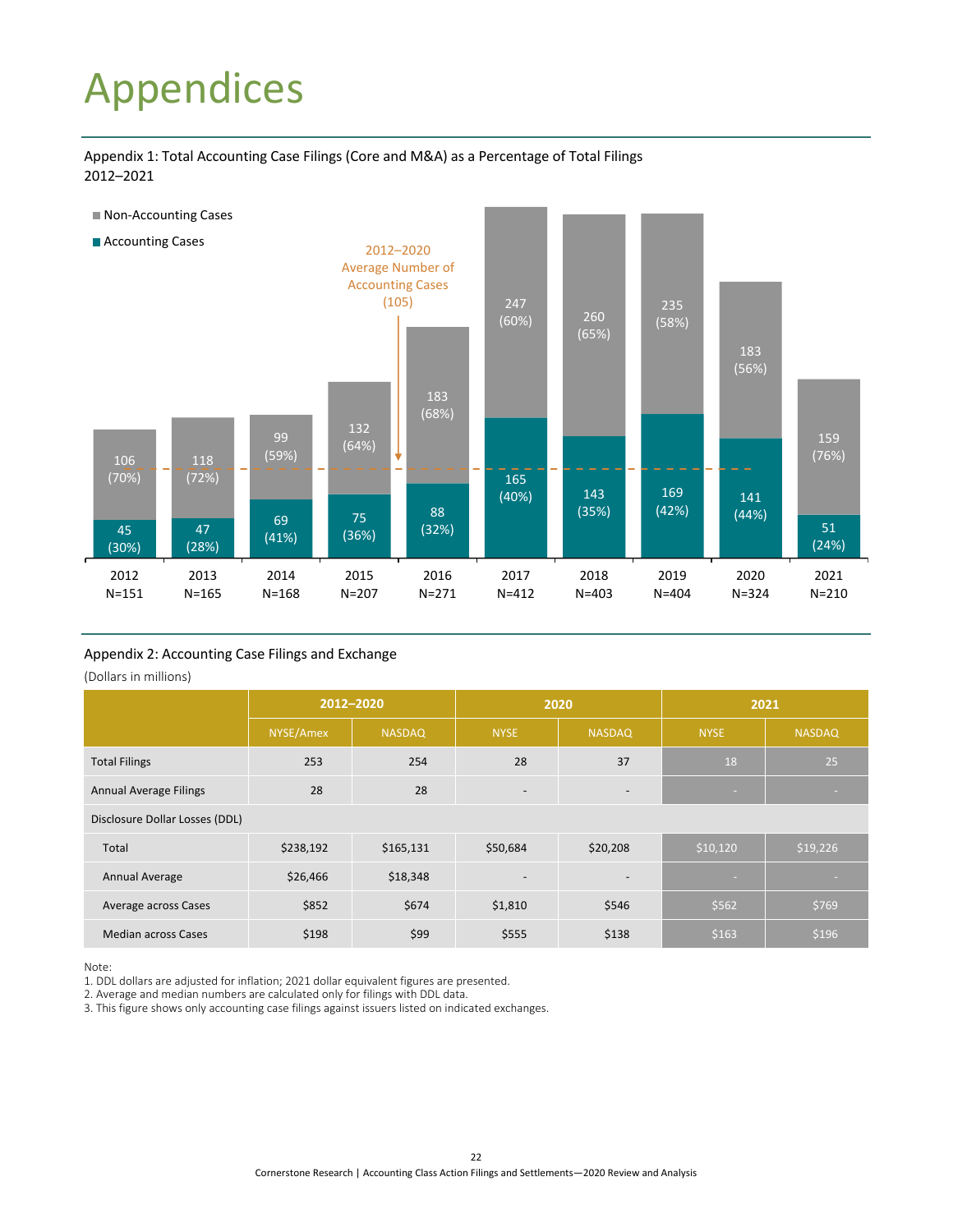#### <span id="page-25-0"></span>Appendix 3: Accounting Case Filings by Industry

(Dollars in millions)

|                              |                                     |                | <b>Class Action Filings</b> |                | <b>Disclosure Dollar Loss Index</b> |          |          |          |
|------------------------------|-------------------------------------|----------------|-----------------------------|----------------|-------------------------------------|----------|----------|----------|
| Industry                     | Average<br>$\overline{2012} - 2020$ | 2019           | 2020                        | 2021           | <b>Annual Average</b><br>2012-2020  | 2019     | 2020     | 2021     |
| Technology                   | $\overline{7}$                      | $\overline{4}$ | 9                           | 12             | \$10,249                            | \$1,619  | \$4,878  | \$7,619  |
| <b>Consumer Non-Cyclical</b> | 15                                  | 22             | 15                          | 8              | \$10,276                            | \$32,147 | \$8,412  | \$2,324  |
| Financial                    | 10                                  | 11             | 15                          | $\overline{7}$ | \$7,266                             | \$4,472  | \$24,695 | \$543    |
| Energy                       | $\overline{4}$                      | 3              | $\overline{4}$              | 6 <sup>1</sup> | \$2,560                             | \$525    | \$4,459  | \$6,823  |
| <b>Consumer Cyclical</b>     | 6                                   | $\overline{7}$ | 13                          | $\overline{4}$ | \$3,096                             | \$2,137  | \$6,290  | \$10,094 |
| Communications               | $\overline{7}$                      | 8              | 6                           | $\overline{4}$ | \$2,942                             | \$3,992  | \$4,382  | \$324    |
| Industrial                   | 8                                   | 8              | $\overline{4}$              | $\overline{3}$ | \$7,013                             | \$11,341 | \$14,399 | \$1,515  |
| Other                        | $\overline{4}$                      | $\overline{4}$ | $\overline{4}$              | $\overline{2}$ | \$1,824                             | \$1,186  | \$3,432  | \$153    |

Note: Industries that comprise "Other" are Basic Materials, Diversified, and Utilities. Dollar values are adjusted for inflation; 2021 dollar equivalent figures are presented.

#### <span id="page-25-1"></span>Appendix 4: Accounting Case Filings by Circuit

(Dollars in millions)

|          |                      |                | <b>Class Action Filings</b><br><b>Disclosure Dollar Loss Index</b> |                |                                    |           |           |           |
|----------|----------------------|----------------|--------------------------------------------------------------------|----------------|------------------------------------|-----------|-----------|-----------|
| Circuit  | Average<br>2012-2020 | 2019           | 2020                                                               | 2021           | <b>Annual Average</b><br>2012-2020 | 2019      | 2020      | 2021      |
| First    | $1\,$                | $\mathbf{1}$   | $\mathbf 0$                                                        | $\overline{0}$ | \$4,539                            | (52, 371) | \$0       | \$0       |
| Second   | 22                   | 24             | 22                                                                 | 23             | \$13,358                           | \$17,351  | \$15,478  | \$21,084  |
| Third    | 6                    | 8              | 8                                                                  | $\overline{3}$ | \$5,160                            | \$8,310   | \$6,740   | \$78      |
| Fourth   | $\mathbf{1}$         | 3              | $\mathbf{0}$                                                       | $\overline{2}$ | \$492                              | \$1,101   | \$0       | \$208,522 |
| Fifth    | $\overline{4}$       | $\overline{7}$ | $\sqrt{4}$                                                         | $\overline{2}$ | \$2,160                            | \$926     | \$3,090   | \$3,667   |
| Sixth    | $\overline{2}$       | $\overline{4}$ | $\bf 0$                                                            | $\overline{2}$ | \$1,952                            | \$4,460   | \$0       | \$338,782 |
| Seventh  | $\overline{3}$       | 3              | 3                                                                  | $\overline{0}$ | \$4,927                            | \$22,714  | \$6,119   | \$0       |
| Eighth   | $\mathbf{1}$         | $\pmb{0}$      | $\mathbf{1}$                                                       | $\overline{0}$ | \$267                              | \$0       | \$138,341 | \$0       |
| Ninth    | 17                   | 14             | 27                                                                 | 12             | \$10,895                           | \$4,293   | \$36,301  | \$3,953   |
| Tenth    | $\overline{2}$       | $\overline{2}$ | $\overline{2}$                                                     | $\overline{0}$ | \$612                              | \$521     | \$356     | \$0       |
| Eleventh | 3                    | $1\,$          | 3                                                                  | $\overline{2}$ | \$865                              | \$114     | \$2,724   | \$65      |

Note: Dollar values are adjusted for inflation; 2021 dollar equivalent figures are presented.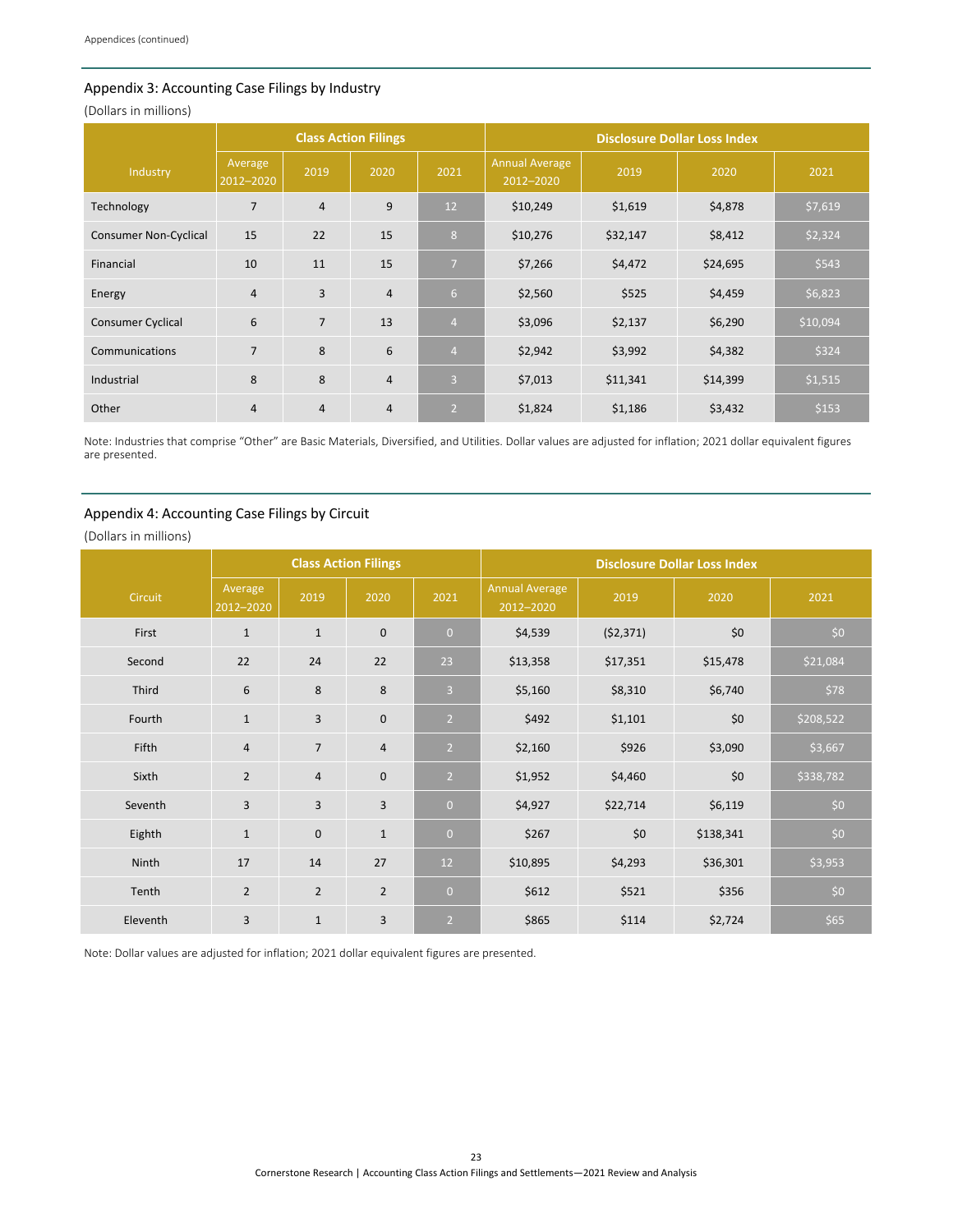#### <span id="page-26-2"></span><span id="page-26-0"></span>Appendix 5: Accounting Case Settlements and Exchange

(Dollars in millions)

|                               | 2012-2020  |               |         |                          | 2020                     |              | 2021        |                          |                |
|-------------------------------|------------|---------------|---------|--------------------------|--------------------------|--------------|-------------|--------------------------|----------------|
|                               | NYSE/Amex  | <b>NASDAQ</b> | Other   | <b>NYSE</b>              | <b>NASDAQ</b>            | Other        | <b>NYSE</b> | <b>NASDAQ</b>            | Other          |
| No. of Settlements            | 179        | 186           | 20      | 22                       | 15                       | $\mathbf{1}$ | 18          | 13                       | $\overline{2}$ |
| Average No.<br>of Settlements | 19.9       | 20.7          | 2.2     | $\overline{\phantom{a}}$ | $\overline{\phantom{a}}$ |              | -           | $\overline{\phantom{0}}$ | -              |
| <b>Settlement Amounts</b>     |            |               |         |                          |                          |              |             |                          |                |
| Total                         | \$20,412.7 | \$4,451.5     | \$250.2 | \$2,166.8                | \$1,530.7                | \$14.7       | \$588.8     | \$163.8                  | \$2.0          |
| Median                        | \$16.2     | \$5.5         | \$2.5   | \$16.2                   | \$5.8                    | \$14.7       | \$16.3      | \$4.9                    | \$1.0          |
| Average                       | \$114.0    | \$23.9        | \$12.5  | \$98.5                   | \$102.0                  | \$14.7       | \$32.7      | \$12.6                   | \$1.0          |

Note: Dollar values are adjusted for inflation; 2021 dollar equivalent figures are presented.

#### <span id="page-26-1"></span>Appendix 6: Accounting Case Settlements by Industry

(Dollars in millions)

|                              |                      |                | <b>Number of Settlements</b> |                 | <b>Median Settlement Amounts</b> |         |        |        |
|------------------------------|----------------------|----------------|------------------------------|-----------------|----------------------------------|---------|--------|--------|
| Industry                     | Average<br>2012-2020 | 2019           | 2020                         | 2021            | 2012-2020                        | 2019    | 2020   | 2021   |
| <b>Consumer Non-Cyclical</b> | 9                    | 10             | 11                           | 11              | \$7.9                            | \$9.3   | \$7.9  | \$7.5  |
| Industrial                   | 5                    | $\overline{7}$ | 5                            | $\vert 2 \vert$ | \$5.8                            | \$10.6  | \$3.5  | \$9.4  |
| Technology                   | $\overline{4}$       | $\overline{2}$ | 5                            | $\overline{4}$  | \$8.6                            | \$30.8  | \$16.0 | \$13.6 |
| Other                        | $\overline{2}$       | $\overline{2}$ | 5                            | $\overline{3}$  | \$10.8                           | \$14.3  | \$20.9 | \$3.8  |
| <b>Consumer Cyclical</b>     | $\overline{4}$       | 5              | 5                            | $\Omega$        | \$6.4\$                          | \$15.6  | \$13.1 | -      |
| Financial                    | 9                    | 5              | 5                            | Б,              | \$19.8                           | \$19.1  | \$16.2 | \$8.5  |
| Communications               | $\overline{4}$       | $\overline{2}$ | $\overline{2}$               | 5               | \$6.5                            | \$1.2   | \$8.5  | \$5.0  |
| Energy                       | 3                    | $\overline{2}$ | $\mathbf 0$                  | $\overline{3}$  | \$7.0                            | \$207.8 |        | \$6.3  |

Note: "Other" category includes Basic Materials, Diversified, and Utilities. Dollar values are adjusted for inflation; 2021 dollar equivalent figures are presented.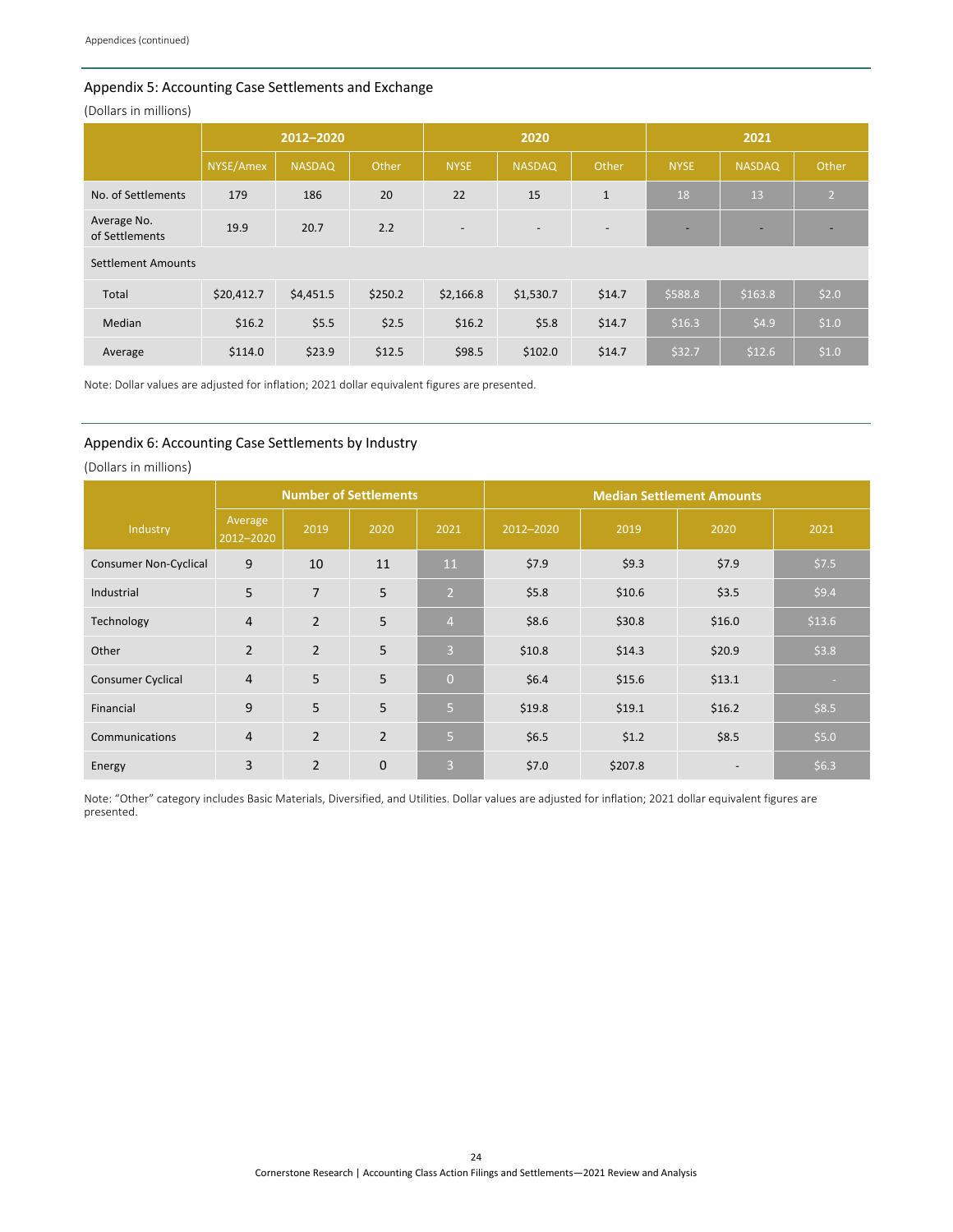#### <span id="page-27-1"></span><span id="page-27-0"></span>Appendix 7: Accounting Case Settlements by Circuit

(Dollars in millions)

|          |                      |                | <b>Number of Settlements</b> |                |           |                          |                          |         |
|----------|----------------------|----------------|------------------------------|----------------|-----------|--------------------------|--------------------------|---------|
| Circuit  | Average<br>2012-2020 | 2019           | 2020                         | 2021           | 2012-2020 | 2019                     | 2020                     | 2021    |
| First    | $\mathbf{1}$         | $\mathbf{1}$   | $\mathbf 0$                  | $\overline{0}$ | \$9.0     | \$21.2                   | $\overline{\phantom{a}}$ | ×.      |
| Second   | 14                   | 9              | 14                           | 16             | \$10.2\$  | \$15.4                   | \$6.5                    | \$6.3   |
| Third    | 3                    | $\mathbf{1}$   | 5                            | $\overline{4}$ | \$10.3\$  | \$2.4                    | \$16.0                   | \$12.4  |
| Fourth   | $\mathbf{1}$         | $\overline{2}$ | $\mathbf 1$                  | $\mathbf{1}$   | \$20.7    | \$20.1                   | \$201.5                  | \$25.0  |
| Fifth    | 3                    | $\overline{4}$ | 3                            | $\overline{3}$ | \$7.9     | \$10.9                   | \$7.9                    | \$6.3\$ |
| Sixth    | $\overline{2}$       | $\overline{2}$ | $\overline{2}$               | $\overline{0}$ | \$11.5    | \$15.3                   | \$10.5                   | ×.      |
| Seventh  | $\overline{2}$       | $\overline{2}$ | $\overline{2}$               | $\overline{2}$ | \$11.7    | \$15.1                   | \$8.3                    | \$21.5  |
| Eighth   | $\mathbf{1}$         | $\pmb{0}$      | $\mathbf{1}$                 | $\overline{0}$ | \$7.9     | $\overline{\phantom{a}}$ | \$7.9                    | н       |
| Ninth    | 11                   | 12             | 6                            | 5              | \$6.4     | \$7.3                    | \$20.8                   | \$13.9  |
| Tenth    | $\mathbf{1}$         | $\mathbf{1}$   | 0                            | $\overline{0}$ | \$4.0     | \$6.1                    | $\overline{\phantom{a}}$ | $\sim$  |
| Eleventh | $\overline{2}$       | $\mathbf{1}$   | $\mathbf 1$                  | $\mathbf{1}$   | \$11.1    | \$1.3                    | \$156.0                  | \$1.0   |
| DC       | $\mathbf 0$          | $\pmb{0}$      | $\mathbf 1$                  | $\overline{0}$ | \$92.9    | $\overline{\phantom{a}}$ | \$7.9                    | ×       |
| State    | $\mathbf{1}$         | $\mathbf 0$    | $\overline{2}$               | $\overline{1}$ | \$8.6     | $\overline{\phantom{a}}$ | \$8.9                    | \$5.3   |

Note: Dollar values are adjusted for inflation; 2021 dollar equivalent figures are presented.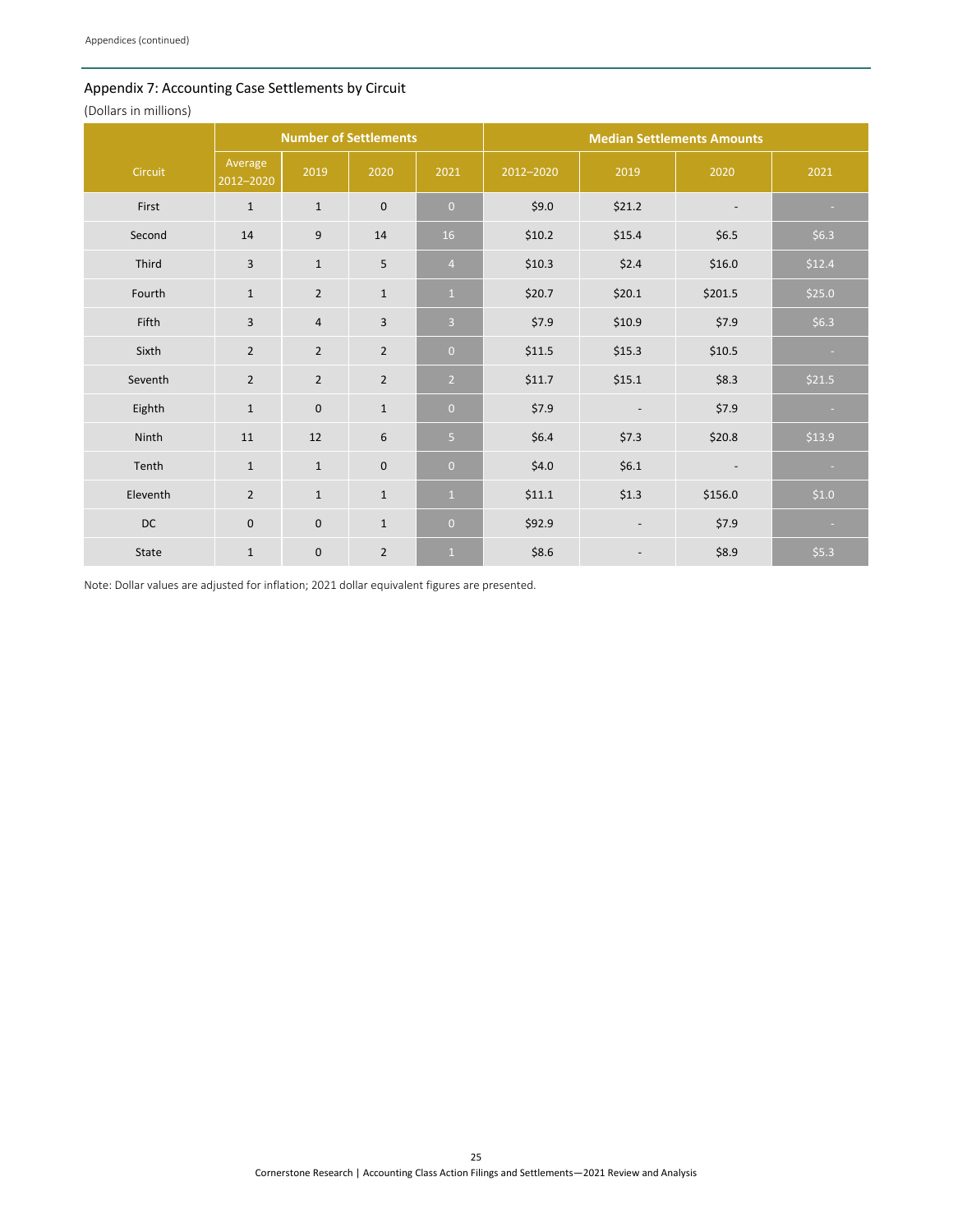## <span id="page-28-2"></span><span id="page-28-0"></span>Research Sample

This report utilizes the federal securities class action filings database described in *[Securities Class Action Filings](https://www.cornerstone.com/wp-content/uploads/2022/02/Securities-Class-Action-Filings-2021-Year-in-Review.pdf)—2021 Year in [Review](https://www.cornerstone.com/wp-content/uploads/2022/02/Securities-Class-Action-Filings-2021-Year-in-Review.pdf)*, which is based on data as of January 12, 2022, and the securities class action settlements database described in *[Securities Class Action Settlements](https://www.cornerstone.com/wp-content/uploads/2022/03/Securities-Class-Action-Settlements-2021-Review-and-Analysis.pdf)—2021 Review and Analysis*.

## <span id="page-28-1"></span>Endnotes

- Securities class actions are considered "accounting cases" if they involve allegations related to U.S. Generally Accepted Accounting Principles (GAAP) violations or violations of other reporting standards (collectively, "GAAP allegations"), auditing violations, or weaknesses in internal controls over financial reporting.
- <sup>2</sup> Merger and acquisition (M&A) filings—securities class actions that have Section 14 claims, but no Rule 10b-5, Section 11, or Section 12(a) claims, and involve M&A transactions—are included [in Appendix 1.](#page-24-3)
- <sup>3</sup> See *Securities Class Action Filings*—*[2021 Year in Review](https://www.cornerstone.com/wp-content/uploads/2022/02/Securities-Class-Action-Filings-2021-Year-in-Review.pdf)*, Cornerstone Research (2022), p. 33.
- <sup>4</sup> "What You Need to Know About SPACs Updated Investor Bulletin," U.S. Securities and Exchange Commission, May 25, 2021, [https://www.sec.gov/oiea/investor-alerts-and-bulletins/what-you-need-know-about-spacs-investor-bulletin.](https://www.sec.gov/oiea/investor-alerts-and-bulletins/what-you-need-know-about-spacs-investor-bulletin)
- <sup>5</sup> Jay R. Ritter, "Initial Public Offerings: Updated Statistics," Warrington College of Business, University of Florida, p. 48, [https://site.warrington.ufl.edu/ritter/files/IPO-Statistics.pdf,](https://site.warrington.ufl.edu/ritter/files/IPO-Statistics.pdf) accessed April 8, 2022.
- <sup>6</sup> "What You Need to Know About SPACs Updated Investor Bulletin," U.S. Securities and Exchange Commission, May 25, 2021, [https://www.sec.gov/oiea/investor-alerts-and-bulletins/what-you-need-know-about-spacs-investor-bulletin.](https://www.sec.gov/oiea/investor-alerts-and-bulletins/what-you-need-know-about-spacs-investor-bulletin)
- $7$  SPACs still searching for a target are those that have completed their IPO but not yet announced a De-SPAC transaction target. See *SPAC Insider*.
- 8 Paul Munter, Acting Chief Accountant, "Financial Reporting and Auditing Considerations of Companies Merging with SPACs," U.S. Securities and Exchange Commission, March 31, 2021[, https://www.sec.gov/news/public-statement/munter-spac-20200331.](https://www.sec.gov/news/public-statement/munter-spac-20200331)
- John Coates, Acting Director, Division of Corporation Finance, and Paul Munter, Acting Chief Accountant, "Staff Statement on Accounting and Reporting Considerations for Warrants Issued by Special Purpose Acquisition Companies ('SPACs')," U.S. Securities and Exchange Commission, April 12, 2021, [https://www.sec.gov/news/public-statement/accounting-reporting-warrants-issued-spacs.](https://www.sec.gov/news/public-statement/accounting-reporting-warrants-issued-spacs)
- <sup>10</sup> See *[Will SPAC Restatement Wave Trigger Shareholder Litigation?](https://www.cornerstone.com/insights/articles/will-spac-restatement-wave-trigger-shareholder-litigation/)*, Cornerstone Research (2021), for further discussion.
- <sup>11</sup> See *Securities Class Action Filings*—*[2021 Year in Review](https://www.cornerstone.com/wp-content/uploads/2022/02/Securities-Class-Action-Filings-2021-Year-in-Review.pdf)*, Cornerstone Research (2022), for further discussion.
- <sup>12</sup> See *[Securities Class Action Settlements—2021 Review and Analysis](https://www.cornerstone.com/wp-content/uploads/2022/03/Securities-Class-Action-Settlements-2021-Review-and-Analysis.pdf)*, Cornerstone Research (2022), for further discussion.
- <sup>13</sup> See *[Securities Class Action Settlements—2021 Review and Analysis](https://www.cornerstone.com/wp-content/uploads/2022/03/Securities-Class-Action-Settlements-2021-Review-and-Analysis.pdf)*, Cornerstone Research (2022), for discussion of regression analysis used to study the determinants of settlement amounts. Note that while this analysis indicates that public pension plan involvement as a lead plaintiff is associated with higher settlement amounts, it does not mean that their involvement *caused* higher settlement amounts, as they may choose to serve as lead plaintiffs in stronger cases.
- <sup>14</sup> Average excludes one outlier observation for which the issuer defendant's assets exceeded \$700 billion.
- <sup>15</sup> See *[Securities Class Action Settlements—2021 Review and Analysis](https://www.cornerstone.com/wp-content/uploads/2022/03/Securities-Class-Action-Settlements-2021-Review-and-Analysis.pdf)*, Cornerstone Research (2022), for further discussion of regression analysis used to study the determinants of settlement amounts.
- <sup>16</sup> Within cases involving GAAP allegations, write-down cases are those with allegations involving an asset write-down or reserve increase, and restatement cases are those involving a restatement (or announcement of a restatement) of financial statements.
- <sup>17</sup> See *[Securities Class Action Settlements—2021 Review and Analysis](https://www.cornerstone.com/wp-content/uploads/2022/03/Securities-Class-Action-Settlements-2021-Review-and-Analysis.pdf)*, Cornerstone Research (2022), p. 5 ("'Simplified tiered damages' uses simplifying assumptions to estimate per-share damages and trading behavior for cases involving Rule 10b-5 claims. It provides a measure of potential shareholder losses that allows for consistency across a large volume of cases, thus enabling the identification and analysis of potential trends. . . . However, this measure is not intended to represent actual economic losses borne by shareholders.").
- <sup>18</sup> Cases involving accounting irregularities are those in which the defendant has reported the occurrence of accounting irregularities (intentional misstatements or omissions) in its financial statements.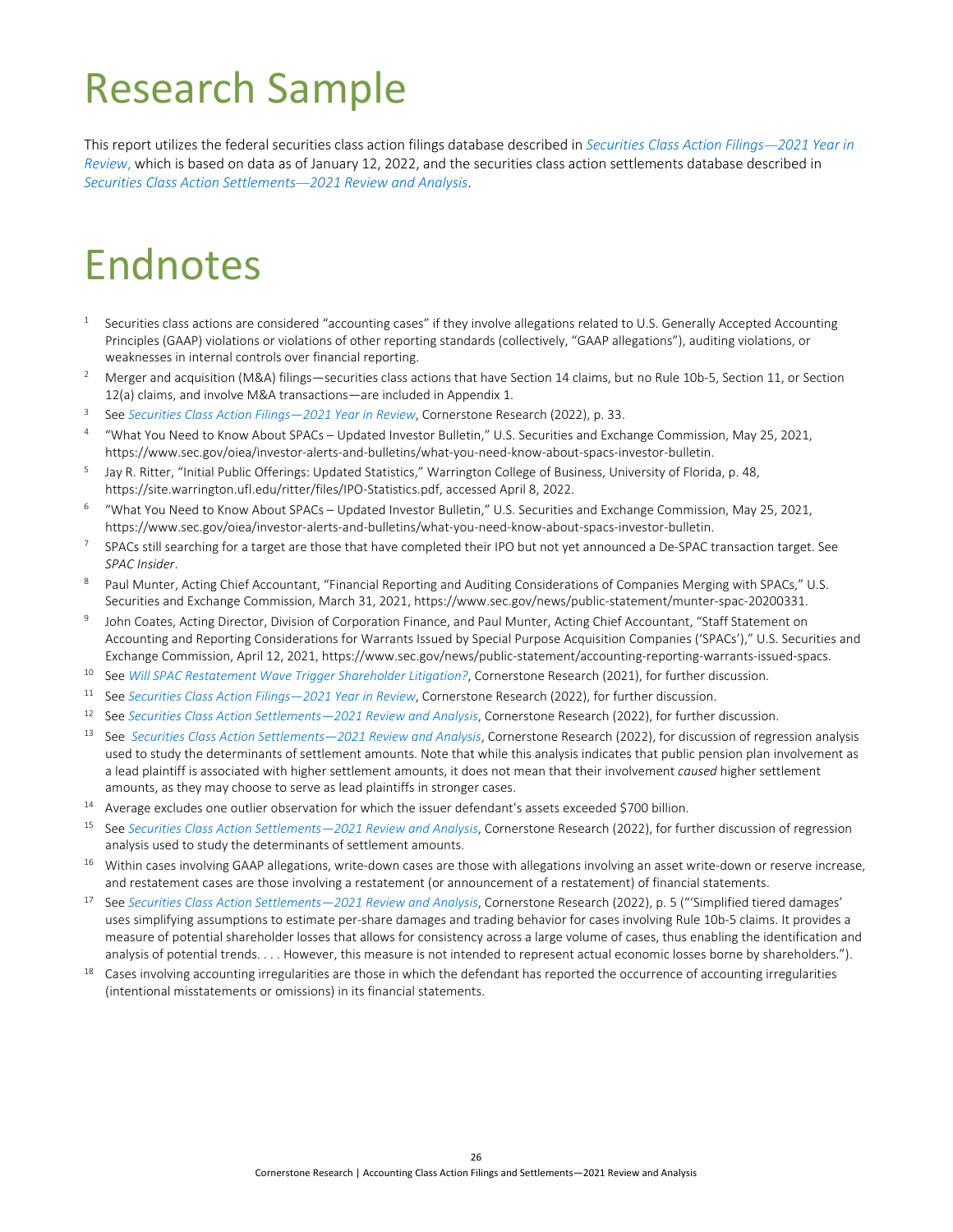## <span id="page-29-0"></span>About the Authors

#### **Elaine M. Harwood**

Ph.D., University of Southern California; M.B.A. and B.S., California State Polytechnic University, Pomona

Elaine Harwood is a senior vice president in Cornerstone Research's Los Angeles office and heads the firm's accounting practice. She consults to clients and works with experts on litigation, complex enforcement matters brought by the SEC and Public Company Accounting Oversight Board (PCAOB), and corporate investigations. She is an expert on financial accounting, financial reporting, and auditing. Dr. Harwood has served for more than 20 years as a consultant and expert on a wide range of liability and damages issues. She is a certified public accountant (CPA) and is certified in financial forensics (CFF) by the AICPA. *Who's Who Legal* recognizes Dr. Harwood as a leading forensic accountant in the legal investigations space.

#### **Laura E. Simmons**

Ph.D., University of North Carolina at Chapel Hill; M.B.A., University of Houston; B.B.A., University of Texas at Austin

Laura Simmons is a senior advisor with Cornerstone Research. She is a certified public accountant (CPA) and has more than 30 years of experience in accounting practice and economic and financial consulting. Dr. Simmons has focused on damages and liability issues in securities and ERISA litigation, as well as on accounting issues arising in a variety of complex commercial litigation matters. She has served as a testifying expert in litigation involving accounting analyses, securities case damages, ERISA matters, and research on securities lawsuits. Dr. Simmons's research on pre- and post-PSLRA securities litigation settlements has been published in a number of reports and is frequently cited in the public press and legal journals.

#### **Frank T. Mascari**

M.B.A., University of Notre Dame; B.A., Michigan State University

Frank Mascari is a principal in the Chicago office of Cornerstone Research. Mr. Mascari has more than 25 years of experience providing financial and accounting consulting services in commercial litigation and fraud investigation matters. He has worked on a variety of issues related to post-acquisition disputes, accounting malpractice, and commercial damages matters.

#### **Sally Bai**

B.Comm., McGill University; M.Acc., McGill University

Sally Bai is a manager in the Chicago office of Cornerstone Research. Ms. Bai has over 10 years of experience working on numerous complex forensic and investigative matters, including investigations into suspected and alleged fraud, bribery and corruption, and other financial irregularities. She has also worked on litigation and dispute-related matters, including those involving financial reporting and auditing issues, damage quantification, purchase price disputes, and fund/asset tracing. She is a chartered professional accountant (CPA) in Canada.

> The views expressed in this report are solely those of the authors, who are responsible for the content, and do not necessarily represent the views of Cornerstone Research.